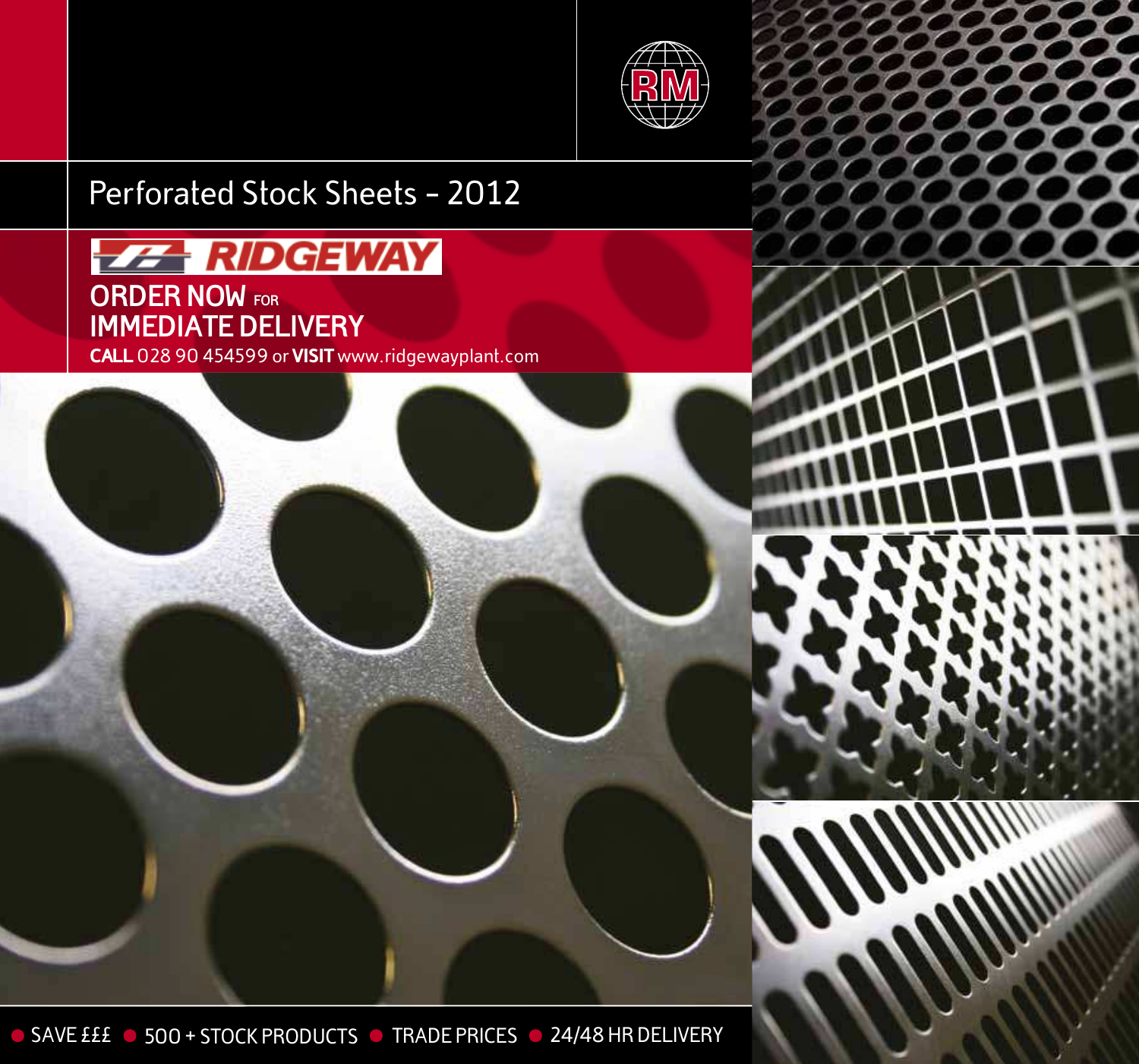Welcome to RMIG the UK's leading supplier of perforated stock sheets, available off the shelf for immediate delivery.

#### **Stock Range**

Whatever your requirements we have the most extensive range of high quality perforated sheets in a variety of materials, available today.

As the largest manufacturer of perforated metal in the world, we keep a wide range of stock at our warehouse in Warrington which we can deliver on a next day service if required.

An extended range is also available from our sister companies across Europe for delivery direct to your door in 7 / 10 days.

There are over 650 pattern specifications available in Mild Steel, Pre Galvanised and Aluminium, as well as St304, St316 and also St304 Polished. All are available in various stock sheet sizes including: 2000x1000mm, 2500x1250mm and 3000x1500mm.

This brochure indicates our extensive range of options. Please call our friendly dedicated team who will help with your enquiries, no matter how complex or difficult your application needs may be.

We do not have a minimum order charge and all our prices are inclusive of delivery within the UK. We also accept all major credit and debit cards to allow ease of ordering and immediate despatch.

**RMIG is the world's largest manufacturer and supplier of perforated metal, with manufacturing units and sales offices throughout Europe.**

**The UK is served from our manufacturing and sales office based in Warrington from where we supply stock sheets and tailor made products.**

#### Stock sheets

We hold in stock an extensive range of perforated sheets in a variety of hole configurations, normally delivered on a next day basis.

#### Tailor made

As the name suggests, we manufacture to customer specific requirements and offer not only a perforating facility but also a total solution in terms of fabrication and finishing options.

#### Contact us

via our website www.ridgewayplant.com or phone our direct sales line 028 90 454599

#### Opening hours

Monday to Thursday 8.00 - 5.30 Friday 8.00 – 4.30



#### **Quality Products**

As a group we are committed to providing you with a quality product and excellent customer service .

#### **Stock Lines**

We stock an extensive range of materials with different hole configurations within our group .

#### **Fast Delivery**

Local stock delivery within 24/48 hours Group stock within 7/10 working days.

#### **Easy Ways To Order**

Contact us by phone 028 90 454599 or visit our website at www.ridgewayplant.com





**CALL** 028 90 454599 **VISIT** www.ridgewayplant.com

**4 2**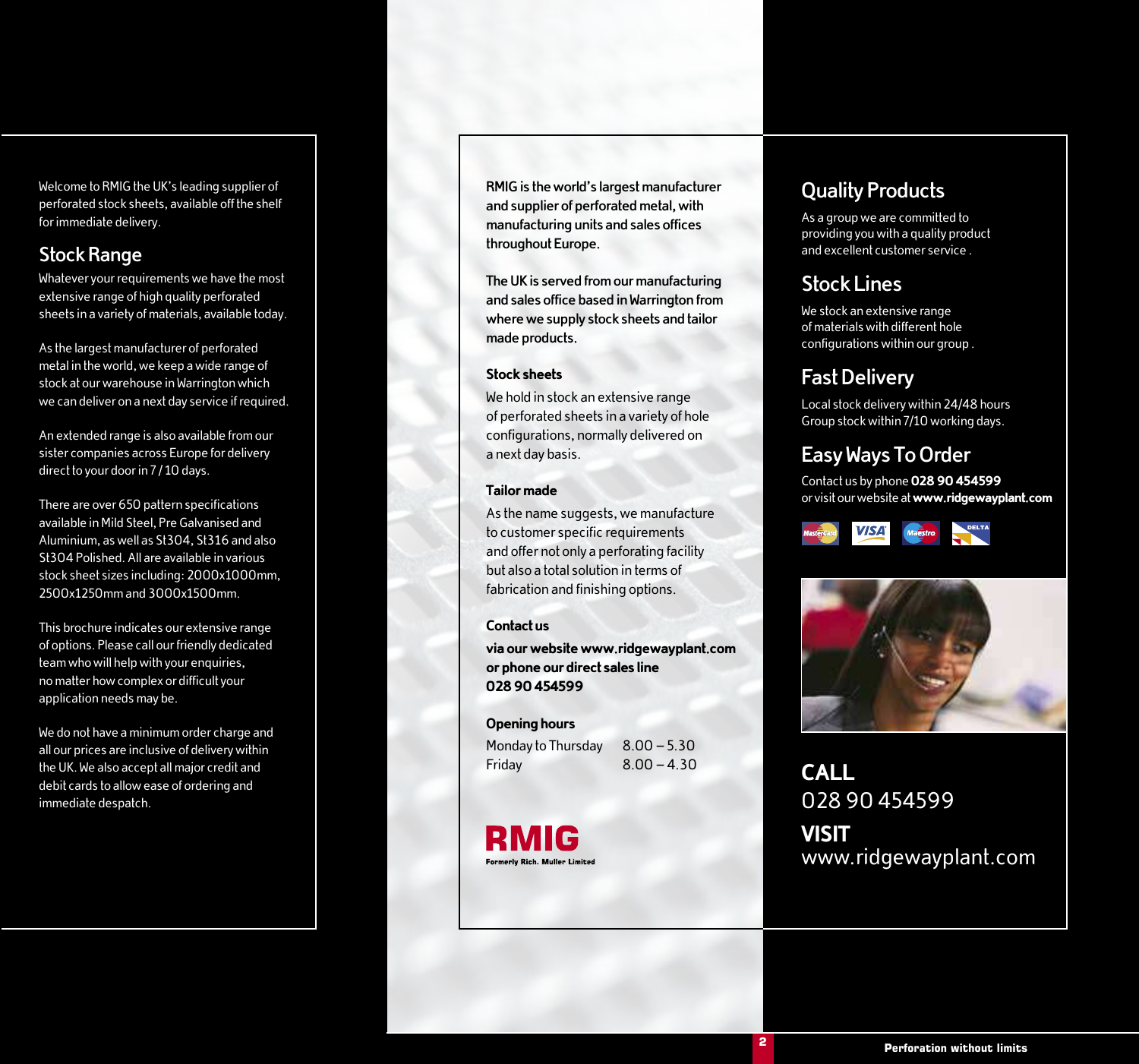

- $\bullet$  = 1 day delivery
- $\triangle$  = 10 day delivery

| Hole type<br>& size (mm)               | Pitch type<br>& size (mm)                                             | Open area      |     |                  |     |     |                  |     |                                      |           | Thickness (mm)     |                                      |                                      |                                      |                  |     |                  |                  |                  |                  |
|----------------------------------------|-----------------------------------------------------------------------|----------------|-----|------------------|-----|-----|------------------|-----|--------------------------------------|-----------|--------------------|--------------------------------------|--------------------------------------|--------------------------------------|------------------|-----|------------------|------------------|------------------|------------------|
| Dimension: 2000 x 1000 mm              |                                                                       |                |     |                  |     |     |                  |     |                                      |           |                    |                                      |                                      |                                      |                  |     |                  |                  |                  |                  |
| Round holes   Triangular pitch         |                                                                       |                | 0.4 | 0.5              | 0.6 | 0.7 | 0.75             | 0.8 | 1.0                                  |           | $1.2$   1.25   1.5 |                                      | $2.0$   2.5                          | 3.0                                  | 4.0              | 4.5 | 5.0              | 6.0              | 8.0              | 10.0             |
| <b>Mild steel</b>                      |                                                                       |                |     |                  |     |     |                  |     |                                      |           |                    |                                      |                                      |                                      |                  |     |                  |                  |                  |                  |
| R 0.50<br>R 0.75                       | T 1.09<br>T 1.50                                                      | 19.0%<br>23.0% |     | $\bullet$        |     |     | $\bullet$        |     |                                      |           |                    |                                      |                                      |                                      |                  |     |                  |                  |                  |                  |
| R 1.00                                 | T 2.00                                                                | 23.0%          |     | $\blacktriangle$ |     |     | $\bullet$        |     | $\bullet$                            |           |                    |                                      |                                      |                                      |                  |     |                  |                  |                  |                  |
| R 1.10                                 | T 2.00                                                                | 27.0%          |     |                  |     |     |                  |     | $\blacktriangle$                     |           |                    |                                      |                                      |                                      |                  |     |                  |                  |                  |                  |
| R 1.25                                 | T 2.40                                                                | 25.0%          |     |                  |     |     | ▲                |     | $\bullet$                            |           |                    |                                      |                                      |                                      |                  |     |                  |                  |                  |                  |
| R 1.50                                 | T 2.50                                                                | 33.0%          |     |                  |     |     | $\blacktriangle$ |     | $\blacktriangle$                     |           |                    | ▲                                    |                                      |                                      |                  |     |                  |                  |                  |                  |
| R 1.50                                 | T 2.60<br>T 3.00                                                      | 30.0%<br>23.0% |     |                  |     |     | $\bullet$        |     | $\bullet$                            |           |                    |                                      |                                      |                                      |                  |     |                  |                  |                  |                  |
| R 1.50<br>R 1.75                       | T 3.00                                                                | 31.0%          |     |                  |     |     |                  |     | ۰                                    |           |                    | ۰<br>▲                               |                                      |                                      |                  |     |                  |                  |                  |                  |
| R 2.00                                 | T 3.00                                                                | 40.0%          |     |                  |     |     | $\blacktriangle$ |     | $\bullet$                            | $\bullet$ |                    | $\bullet$                            |                                      |                                      |                  |     |                  |                  |                  |                  |
| R 2.00                                 | T 3.50                                                                | 30.0%          |     | $\blacktriangle$ |     |     | $\blacktriangle$ |     | $\bullet$                            |           |                    | ▲                                    | $\bullet$                            |                                      |                  |     |                  |                  |                  |                  |
| R 2.00                                 | T 4.00                                                                | 23.0%          |     |                  |     |     |                  |     |                                      |           |                    | $\blacktriangle$                     | $\blacktriangle$                     |                                      |                  |     |                  |                  |                  |                  |
| R 2.50                                 | T 3.50                                                                | 46.0%          |     |                  |     |     |                  |     | $\blacktriangle$                     |           |                    |                                      |                                      |                                      |                  |     |                  |                  |                  |                  |
| R 2.50                                 | T 4.00<br>T 4.50                                                      | 35.0%<br>34.0% |     |                  |     |     |                  |     | $\blacktriangle$                     |           |                    | ۰                                    | ▲                                    |                                      |                  |     |                  |                  |                  |                  |
| R 2.75<br>R 3.00                       | T 4.00                                                                | 51.0%          |     |                  |     |     |                  |     | $\blacktriangle$                     | $\bullet$ |                    | $\bullet$                            | ▲                                    | $\blacktriangle$                     |                  |     |                  |                  |                  |                  |
| R 3.00                                 | T 5.00                                                                | 33.0%          |     | $\blacktriangle$ |     |     | $\blacktriangle$ |     | $\bullet$                            |           |                    | $\bullet$                            | $\bullet$                            | $\bullet$                            |                  |     |                  |                  |                  |                  |
| R 3.00                                 | T 6.00                                                                | 23.0%          |     |                  |     |     |                  |     |                                      |           |                    | $\blacktriangle$                     |                                      |                                      |                  |     |                  |                  |                  |                  |
| R 3.50                                 | T 5.00                                                                | 44.0%          |     |                  |     |     |                  |     | $\blacktriangle$                     |           |                    |                                      |                                      |                                      |                  |     |                  |                  |                  |                  |
| R 3.50                                 | T 5.50                                                                | 37.0%          |     |                  |     |     |                  |     |                                      |           |                    |                                      | $\blacktriangle$                     | $\blacktriangle$                     |                  |     |                  |                  |                  |                  |
| R 4.00                                 | T 5.00                                                                | 58.0%          |     |                  |     |     |                  |     | $\blacktriangle$                     |           |                    | ۰                                    |                                      |                                      |                  |     |                  |                  |                  |                  |
| R 4.00<br>R 4.00                       | T 5.60<br>T 6.00                                                      | 46.0%<br>40.0% |     |                  |     |     |                  |     | $\blacktriangle$<br>$\bullet$        |           |                    | $\bullet$                            | ▲                                    | $\blacktriangle$                     |                  |     |                  |                  |                  |                  |
| R 4.00                                 | T 7.00                                                                | 30.0%          |     |                  |     |     |                  |     |                                      |           |                    | $\blacktriangle$                     | $\blacktriangle$                     | $\blacktriangle$                     |                  |     |                  |                  |                  |                  |
| R 4.00                                 | T 8.00                                                                | 23.0%          |     |                  |     |     |                  |     |                                      |           |                    |                                      |                                      |                                      | $\blacktriangle$ |     |                  |                  |                  |                  |
| R 4.50                                 | T 7.00                                                                | 38.0%          |     |                  |     |     |                  |     |                                      |           |                    |                                      | ▲                                    |                                      |                  |     |                  |                  |                  |                  |
| R 5.00                                 | T 10.00                                                               | 23.0%          |     |                  |     |     |                  |     |                                      |           |                    |                                      |                                      |                                      |                  |     | $\blacktriangle$ |                  |                  |                  |
| R 5.00                                 | T 6.50                                                                | 54.0%          |     |                  |     |     |                  |     | $\blacktriangle$                     |           |                    |                                      |                                      |                                      |                  |     |                  |                  |                  |                  |
| R 5.00                                 | T 7.00                                                                | 46.0%          |     |                  |     |     |                  |     | $\blacktriangle$                     |           |                    | ▲                                    |                                      |                                      |                  |     |                  |                  |                  |                  |
| R 5.00<br>R 5.00                       | T 7.50<br>T 8.00                                                      | 40.0%<br>35.0% |     |                  |     |     | $\blacktriangle$ |     | $\blacktriangle$<br>$\bullet$        |           |                    | ▲<br>$\bullet$                       | $\bullet$                            | $\bullet$                            | $\blacktriangle$ |     | $\blacktriangle$ |                  |                  |                  |
| R 6.00                                 | T 7.20                                                                | 63.0%          |     |                  |     |     |                  |     | $\blacktriangle$                     |           |                    |                                      |                                      |                                      |                  |     |                  |                  |                  |                  |
| R 6.00                                 | T 8.00                                                                | 51.0%          |     |                  |     |     |                  |     | $\bullet$                            |           |                    | ۰                                    |                                      |                                      |                  |     |                  |                  |                  |                  |
| R 6.00                                 | T 9.00                                                                | 40.0%          |     |                  |     |     |                  |     | $\blacktriangle$                     |           |                    | $\bullet$                            | $\bullet$                            | $\bullet$                            | $\blacktriangle$ |     | $\blacktriangle$ |                  |                  |                  |
| R 7.00                                 | T 10.00                                                               | 44.0%          |     |                  |     |     |                  |     | $\blacktriangle$                     |           |                    | $\blacktriangle$                     |                                      | $\blacktriangle$                     |                  |     |                  |                  |                  |                  |
| R 8.00                                 | T 10.00                                                               | 58.0%          |     |                  |     |     |                  |     | $\bullet$                            |           |                    | $\bullet$                            |                                      |                                      |                  |     |                  |                  |                  |                  |
| R 8.00<br>R 8.00                       | T 11.00<br>T 12.00                                                    | 48.0%<br>40.0% |     |                  |     |     |                  |     | $\blacktriangle$<br>$\blacktriangle$ |           |                    | $\blacktriangle$<br>$\blacktriangle$ | $\blacktriangle$<br>$\blacktriangle$ | $\blacktriangle$<br>$\blacktriangle$ | $\blacktriangle$ |     | $\blacktriangle$ | $\blacktriangle$ |                  |                  |
| R 8.00                                 | T 15.00                                                               | 26.0%          |     |                  |     |     |                  |     |                                      |           |                    |                                      |                                      |                                      |                  |     |                  |                  | ▲                |                  |
| R 9.00                                 | T 12.00                                                               | 51.0%          |     |                  |     |     |                  |     |                                      |           |                    |                                      | $\blacktriangle$                     |                                      |                  |     |                  |                  |                  |                  |
| R 10.00                                | T12.70                                                                | 56.0%          |     |                  |     |     |                  |     | $\bullet$                            |           |                    | $\bullet$                            | ▲                                    |                                      |                  |     |                  |                  |                  |                  |
| R 10.00                                | T 14.00                                                               | 46.0%          |     |                  |     |     |                  |     | $\blacktriangle$                     |           |                    | ▲                                    | ▲                                    | ▲                                    |                  |     |                  |                  |                  |                  |
| R 10.00                                | T 15.00                                                               | 40.0%          |     |                  |     |     |                  |     | ▲                                    |           |                    | $\bullet$                            | ▲                                    | $\bullet$                            | $\blacktriangle$ |     | $\blacktriangle$ | $\blacktriangle$ |                  |                  |
| R 10.00                                | T 16.00                                                               | 35.0%          |     |                  |     |     |                  |     |                                      |           |                    |                                      |                                      |                                      |                  |     |                  |                  | $\blacktriangle$ | $\blacktriangle$ |
| R 11.00<br>R 12.00                     | 114.50<br>T 15.55                                                     | 52.0%<br>54.0% |     |                  |     |     |                  |     | ▲<br>$\blacktriangle$                |           |                    |                                      |                                      |                                      |                  |     |                  |                  |                  |                  |
| R 12.00                                | T 16.00                                                               | 51.0%          |     |                  |     |     |                  |     | $\blacktriangle$                     |           |                    | $\bullet$                            | $\blacktriangle$                     | $\blacktriangle$                     |                  |     |                  | $\blacktriangle$ |                  |                  |
| R 12.00                                | T 17.00                                                               | 45.0%          |     |                  |     |     |                  |     |                                      |           |                    | $\blacktriangle$                     |                                      |                                      |                  |     |                  |                  |                  |                  |
| R 14.00                                | T 16.50                                                               | 65.0%          |     |                  |     |     |                  |     | $\blacktriangle$                     |           |                    |                                      |                                      |                                      |                  |     |                  |                  |                  |                  |
| R 15.00                                | T 20.00                                                               | 51.0%          |     |                  |     |     |                  |     | $\blacktriangle$                     |           |                    |                                      | $\blacktriangle$                     | $\blacktriangle$                     |                  |     |                  |                  |                  |                  |
| R 15.00                                | T 21.00                                                               | 46.0%          |     |                  |     |     |                  |     | $\blacktriangle$                     |           |                    |                                      | ▲                                    |                                      |                  |     |                  |                  |                  |                  |
| R 15.00<br>R 15.00                     | T 22.00<br>T 24.70                                                    | 42.0%<br>33.0% |     |                  |     |     |                  |     |                                      |           |                    | $\blacktriangle$                     | $\blacktriangle$                     | $\blacktriangle$                     | $\blacktriangle$ |     | $\blacktriangle$ |                  |                  | $\blacktriangle$ |
| R 20.00                                | T 27.00                                                               | 50.0%          |     |                  |     |     |                  |     |                                      |           |                    | ▲                                    | ▲                                    |                                      | $\blacktriangle$ |     | $\blacktriangle$ |                  |                  |                  |
| R 20.00                                | T 28.00                                                               | 46.0%          |     |                  |     |     |                  |     |                                      |           |                    |                                      | $\bullet$                            | $\bullet$                            | $\blacktriangle$ |     | $\blacktriangle$ |                  |                  |                  |
| R 30.00                                | T 40.00                                                               | 51.0%          |     |                  |     |     |                  |     |                                      |           |                    |                                      | ▲                                    |                                      |                  |     |                  |                  |                  |                  |
|                                        | Stainless steel EN 1.4301 (AISI 304) 2 sides polished grain 240 + PVC |                |     |                  |     |     |                  |     |                                      |           |                    |                                      |                                      |                                      |                  |     |                  |                  |                  |                  |
| R 10.00<br>R 20.00                     | T 15.00<br>T 28.00                                                    | 40.0%<br>46.0% |     |                  |     |     |                  |     |                                      |           |                    | $\blacktriangle$<br>$\blacktriangle$ |                                      |                                      |                  |     |                  |                  |                  |                  |
| Stainless steel EN 1.4404 (AISI 316L)  |                                                                       |                |     |                  |     |     |                  |     |                                      |           |                    |                                      |                                      |                                      |                  |     |                  |                  |                  |                  |
| R 1.00                                 | T 2.00                                                                | 23.0%          |     |                  |     |     |                  |     | $\bullet$                            |           |                    |                                      |                                      |                                      |                  |     |                  |                  |                  |                  |
| R 2.00                                 | T 3.00                                                                | 40.0%          |     |                  |     |     |                  |     |                                      |           |                    | $\bullet$                            |                                      |                                      |                  |     |                  |                  |                  |                  |
| R 2.00                                 | T 3.50                                                                | 30.0%          |     |                  |     |     |                  |     | $\blacktriangle$                     |           |                    |                                      |                                      |                                      |                  |     |                  |                  |                  |                  |
| R 3.00                                 | T 5.00                                                                | 33.0%          |     |                  |     |     |                  |     | $\bullet$                            |           |                    | $\bullet$                            | $\bullet$                            |                                      |                  |     |                  |                  |                  |                  |
| R 5.00                                 | T 8.00                                                                | 35.0%          |     |                  |     |     |                  |     | $\blacktriangle$                     |           |                    | $\blacktriangle$                     |                                      |                                      |                  |     |                  |                  |                  |                  |
| R 6.00<br>R 8.00                       | T 9.00<br>T 10.00                                                     | 40.0%<br>58.0% |     |                  |     |     |                  |     |                                      |           |                    | $\bullet$                            | $\blacktriangle$                     |                                      |                  |     |                  |                  |                  |                  |
| R 8.00                                 | T 12.00                                                               | 40.0%          |     |                  |     |     |                  |     | $\blacktriangle$                     |           |                    | $\blacktriangle$                     | $\blacktriangle$                     | $\blacktriangle$                     |                  |     |                  |                  |                  |                  |
| R 10.00                                | T 14.00                                                               | 46.0%          |     |                  |     |     |                  |     |                                      |           |                    |                                      | ▲                                    |                                      |                  |     |                  |                  |                  |                  |
| R 10.00                                | T 15.00                                                               | 40.0%          |     |                  |     |     |                  |     |                                      |           |                    |                                      |                                      | $\blacktriangle$                     |                  |     |                  |                  |                  |                  |
| Stainless steel EN 1.4571 (AISI 316Ti) |                                                                       |                |     |                  |     |     |                  |     |                                      |           |                    |                                      |                                      |                                      |                  |     |                  |                  |                  |                  |
| R 2.00                                 | T 3.50                                                                | 30.0%          |     |                  |     |     |                  |     | $\blacktriangle$                     |           |                    |                                      |                                      |                                      |                  |     |                  |                  |                  |                  |
| R 3.00<br>R 5.00                       | T 5.00<br>T 8.00                                                      | 33.0%<br>35.0% |     |                  |     |     |                  |     | $\blacktriangle$<br>$\blacktriangle$ |           |                    | $\blacktriangle$<br>$\blacktriangle$ | $\blacktriangle$                     |                                      |                  |     |                  |                  |                  |                  |
| R 10.00                                | T 15.00                                                               | 40.0%          |     |                  |     |     |                  |     |                                      |           |                    | $\blacktriangle$                     | $\blacktriangle$                     |                                      |                  |     |                  |                  |                  |                  |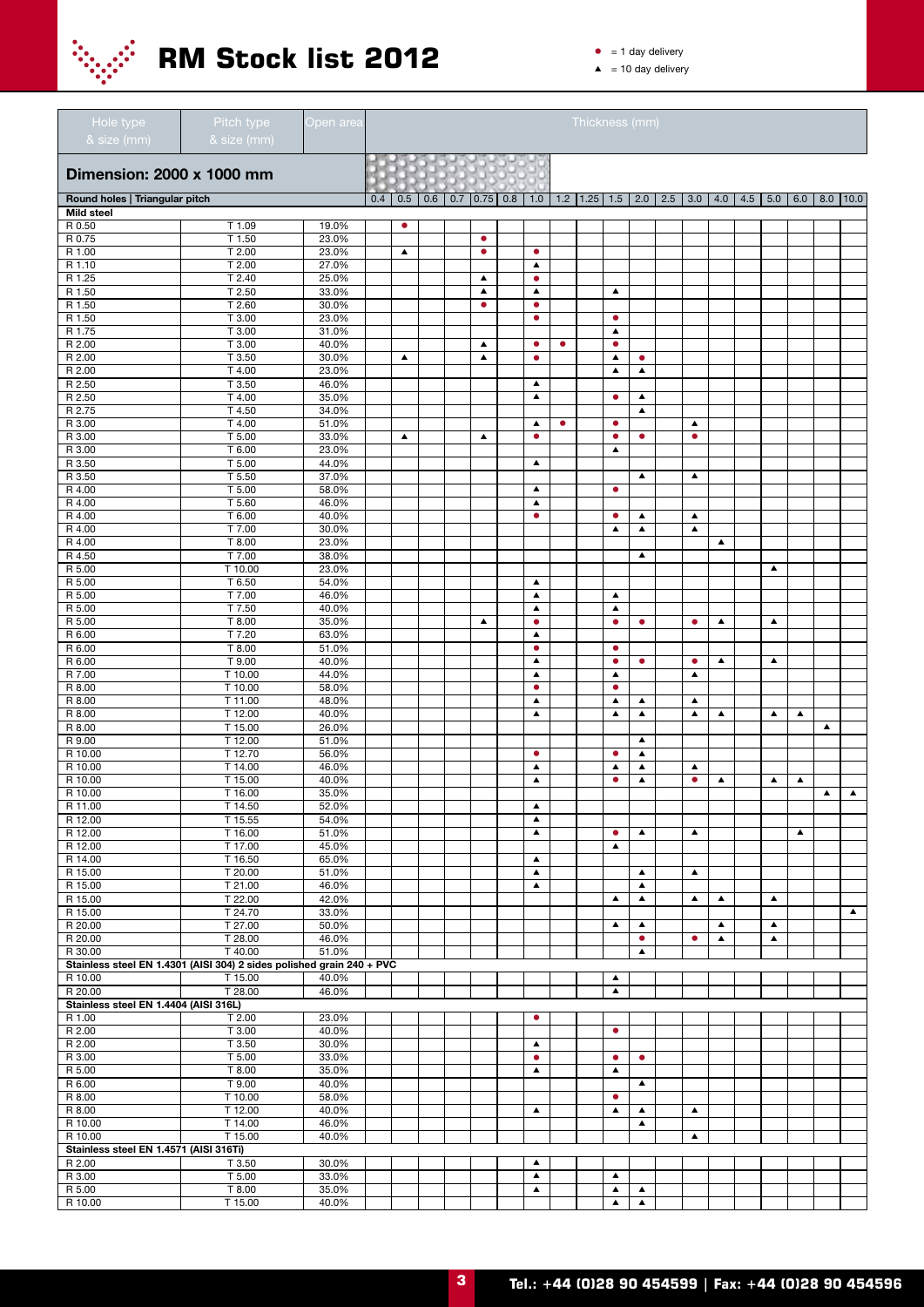

## **RM Stock list 2012** •  $\frac{1}{2}$  1 day delivery

| Hole type<br>& size (mm)                                       | Pitch type<br>& size (mm) | Open area      |           |                  |                  |                          |                  |                                      | Thickness (mm)     |                                      |                                      |     |                  |     |     |                  |                  |                  |                    |
|----------------------------------------------------------------|---------------------------|----------------|-----------|------------------|------------------|--------------------------|------------------|--------------------------------------|--------------------|--------------------------------------|--------------------------------------|-----|------------------|-----|-----|------------------|------------------|------------------|--------------------|
|                                                                |                           |                |           |                  |                  |                          |                  |                                      |                    |                                      |                                      |     |                  |     |     |                  |                  |                  |                    |
| Round holes   Triangular pitch<br>Sendzimir galvanised (DX51D) |                           |                | 0.4       | 0.5              |                  | $0.6$   0.7   0.75   0.8 |                  | 1.0                                  | $1.2$   1.25   1.5 |                                      | 2.0                                  | 2.5 | 3.0              | 4.0 | 4.5 | 5.0              |                  |                  | $6.0$   8.0   10.0 |
| R 1.50                                                         | T 2.60                    | 30.0%          |           |                  |                  |                          | $\blacktriangle$ | $\blacktriangle$                     |                    |                                      |                                      |     |                  |     |     |                  |                  |                  |                    |
| R 2.00                                                         | T 3.50                    | 30.0%          |           |                  |                  |                          | $\blacktriangle$ | $\blacktriangle$                     |                    | $\blacktriangle$                     |                                      |     |                  |     |     |                  |                  |                  |                    |
| R 3.00                                                         | T 5.00                    | 33.0%          |           | $\blacktriangle$ | $\blacktriangle$ |                          | $\blacktriangle$ | $\bullet$                            |                    | $\bullet$                            | $\blacktriangle$                     |     |                  |     |     |                  |                  |                  |                    |
| R 3.00                                                         | T 6.00                    | 23.0%          |           |                  |                  |                          |                  | $\blacktriangle$                     |                    |                                      |                                      |     |                  |     |     |                  |                  |                  |                    |
| R 4.00<br>R 4.00                                               | T 6.00<br>T 7.00          | 40.0%<br>30.0% |           |                  |                  |                          | $\blacktriangle$ | $\blacktriangle$                     |                    |                                      |                                      |     |                  |     |     |                  |                  |                  |                    |
| R 5.00                                                         | T 6.50                    | 54.0%          |           |                  |                  |                          |                  | $\blacktriangle$                     |                    |                                      |                                      |     |                  |     |     |                  |                  |                  |                    |
| R 5.00                                                         | $\overline{T}$ 7.00       | 46.0%          |           |                  |                  |                          | $\blacktriangle$ | $\blacktriangle$                     |                    |                                      | $\blacktriangle$                     |     |                  |     |     |                  |                  |                  |                    |
| R 5.00                                                         | T 7.50                    | 40.0%          |           |                  | $\blacktriangle$ |                          |                  | $\blacktriangle$                     |                    | $\blacktriangle$                     |                                      |     |                  |     |     |                  |                  |                  |                    |
| R 5.00                                                         | T 8.00                    | 35.0%          |           |                  |                  |                          | ▲                | $\blacktriangle$                     |                    | ▲                                    | $\blacktriangle$                     |     |                  |     |     |                  |                  |                  |                    |
| R 6.00<br>R 6.00                                               | T 8.00<br>T 9.00          | 51.0%<br>40.0% |           |                  |                  |                          |                  | $\bullet$<br>$\blacktriangle$        |                    | $\blacktriangle$                     | $\blacktriangle$                     |     |                  |     |     |                  |                  |                  |                    |
| R 7.00                                                         | T 10.00                   | 44.0%          |           |                  |                  |                          |                  | $\blacktriangle$                     |                    |                                      |                                      |     |                  |     |     |                  |                  |                  |                    |
| R 8.00                                                         | T 11.00                   | 48.0%          |           |                  |                  |                          |                  | $\blacktriangle$                     |                    | $\blacktriangle$                     | $\blacktriangle$                     |     |                  |     |     |                  |                  |                  |                    |
| R 8.00                                                         | T 12.00                   | 40.0%          |           |                  |                  |                          |                  | $\blacktriangle$                     |                    | $\blacktriangle$                     | $\blacktriangle$                     |     |                  |     |     |                  |                  |                  |                    |
| R 10.00                                                        | T 14.00                   | 46.0%          |           |                  |                  |                          |                  | $\blacktriangle$                     |                    | $\blacktriangle$                     | $\blacktriangle$                     |     |                  |     |     |                  |                  |                  |                    |
| R 10.00                                                        | T 15.00                   | 40.0%          |           |                  |                  |                          |                  | $\blacktriangle$                     |                    | $\blacktriangle$                     | $\blacktriangle$                     |     |                  |     |     |                  |                  |                  |                    |
| R 20.00                                                        | T 27.00                   | 50.0%          |           |                  |                  |                          |                  |                                      |                    | $\blacktriangle$                     |                                      |     |                  |     |     |                  |                  |                  |                    |
| R 20.00<br>Sendzimir galvanised (DX51D+Z275)                   | T 28.00                   | 46.0%          |           |                  |                  |                          |                  |                                      |                    |                                      | $\blacktriangle$                     |     |                  |     |     |                  |                  |                  |                    |
| R 4.00                                                         | T 7.00                    | 30.0%          |           | ▲                |                  |                          |                  |                                      |                    |                                      |                                      |     |                  |     |     |                  |                  |                  |                    |
| R 20.00                                                        | T 27.00                   | 50.0%          |           |                  |                  |                          |                  |                                      |                    |                                      | ▲                                    |     |                  |     |     |                  |                  |                  |                    |
| Hot dip galvanised                                             |                           |                |           |                  |                  |                          |                  |                                      |                    |                                      |                                      |     |                  |     |     |                  |                  |                  |                    |
| R 8.00                                                         | T 12.00                   | 40.0%          |           |                  |                  |                          |                  |                                      |                    |                                      |                                      |     |                  |     |     |                  | $\blacktriangle$ |                  |                    |
| R 8.00                                                         | T 15.00                   | 26.0%          |           |                  |                  |                          |                  |                                      |                    |                                      |                                      |     |                  |     |     |                  |                  | $\blacktriangle$ |                    |
| R 10.00<br>Aluminium EN 1050A (2S)                             | T 16.00                   | 35.0%          |           |                  |                  |                          |                  |                                      |                    |                                      |                                      |     |                  |     |     |                  |                  | $\blacktriangle$ |                    |
| R 1.00                                                         | T 2.00                    | 23.0%          |           |                  |                  |                          |                  | ▲                                    |                    |                                      |                                      |     |                  |     |     |                  |                  |                  |                    |
| R 1.50                                                         | T 2.50                    | 33.0%          |           |                  |                  |                          |                  | $\blacktriangle$                     |                    |                                      |                                      |     |                  |     |     |                  |                  |                  |                    |
| R 1.50                                                         | T 2.60                    | 30.0%          |           |                  |                  |                          |                  | $\blacktriangle$                     |                    |                                      |                                      |     |                  |     |     |                  |                  |                  |                    |
| R 2.00                                                         | T 3.50                    | 30.0%          |           |                  |                  |                          |                  | $\bullet$                            |                    | $\blacktriangle$                     |                                      |     |                  |     |     |                  |                  |                  |                    |
| R 3.00                                                         | T 5.00                    | 33.0%          |           |                  |                  |                          |                  | $\bullet$                            |                    | $\bullet$                            | $\blacktriangle$                     |     |                  |     |     |                  |                  |                  |                    |
| R 4.00                                                         | T 5.00                    | 58.0%          |           |                  |                  |                          |                  | $\blacktriangle$                     |                    |                                      |                                      |     |                  |     |     |                  |                  |                  |                    |
| R 4.00<br>R 5.00                                               | T 6.00<br>T 7.00          | 40.0%<br>46.0% |           |                  |                  |                          |                  | $\blacktriangle$<br>$\blacktriangle$ |                    | ▲                                    | ▲                                    |     |                  |     |     |                  |                  |                  |                    |
| R 5.00                                                         | T 7.50                    | 40.0%          |           |                  |                  |                          |                  | $\blacktriangle$                     |                    | $\blacktriangle$                     | $\blacktriangle$                     |     |                  |     |     |                  |                  |                  |                    |
| R 5.00                                                         | T 8.00                    | 35.0%          |           |                  |                  |                          |                  | $\blacktriangle$                     |                    | $\blacktriangle$                     | $\bullet$                            |     | $\bullet$        |     |     |                  |                  |                  |                    |
| R 6.00                                                         | T 9.00                    | 40.0%          |           |                  |                  |                          |                  |                                      |                    | $\blacktriangle$                     | $\blacktriangle$                     |     |                  |     |     |                  |                  |                  |                    |
| R 8.00                                                         | T 11.00                   | 48.0%          |           |                  |                  |                          |                  |                                      |                    |                                      | $\blacktriangle$                     |     |                  |     |     |                  |                  |                  |                    |
| R 8.00                                                         | T 12.00                   | 40.0%          |           |                  |                  |                          |                  | $\blacktriangle$                     |                    | $\blacktriangle$                     | $\blacktriangle$                     |     |                  |     |     |                  |                  |                  |                    |
| R 10.00                                                        | T 14.00                   | 46.0%          |           |                  |                  |                          |                  |                                      |                    |                                      | $\blacktriangle$                     |     | $\blacktriangle$ |     |     |                  |                  |                  |                    |
| R 10.00<br>R 15.00                                             | T 15.00<br>T 21.00        | 40.0%<br>46.0% |           |                  |                  |                          |                  | $\blacktriangle$                     |                    | $\blacktriangle$                     | $\blacktriangle$<br>$\blacktriangle$ |     | $\bullet$        |     |     |                  |                  |                  |                    |
| R 20.00                                                        | T 28.00                   | 46.0%          |           |                  |                  |                          |                  |                                      |                    |                                      | $\blacktriangle$                     |     |                  |     |     |                  |                  |                  |                    |
| Aluminium EN 5754 (AlMg3)                                      |                           |                |           |                  |                  |                          |                  |                                      |                    |                                      |                                      |     |                  |     |     |                  |                  |                  |                    |
| R 2.00                                                         | T 3.50                    | 30.0%          |           |                  |                  |                          |                  | $\blacktriangle$                     |                    |                                      |                                      |     |                  |     |     |                  |                  |                  |                    |
| R 3.00                                                         | T 5.00                    | 33.0%          |           | $\blacktriangle$ |                  |                          | $\blacktriangle$ | $\blacktriangle$                     |                    | $\blacktriangle$                     |                                      |     |                  |     |     |                  |                  |                  |                    |
| H 4.00                                                         | T6.00                     | 40.0%          |           |                  |                  |                          |                  | $\blacktriangle$                     |                    |                                      |                                      |     |                  |     |     |                  |                  |                  |                    |
| R 5.00<br>R 6.00                                               | T 8.00<br>T 9.00          | 35.0%<br>40.0% |           |                  |                  |                          |                  | $\blacktriangle$                     |                    | $\blacktriangle$                     | $\blacktriangle$<br>$\blacktriangle$ |     | $\blacktriangle$ |     |     |                  |                  |                  |                    |
| R 8.00                                                         | $T$ 15.00                 | 26.0%          |           |                  |                  |                          |                  |                                      |                    |                                      |                                      |     |                  |     |     | $\blacktriangle$ | $\blacktriangle$ |                  |                    |
| R 10.00                                                        | T 15.00                   | 40.0%          |           |                  |                  |                          |                  |                                      |                    |                                      | $\blacktriangle$                     |     |                  |     |     |                  |                  |                  |                    |
| Stainless steel EN 1.4301 (AISI 304)                           |                           |                |           |                  |                  |                          |                  |                                      |                    |                                      |                                      |     |                  |     |     |                  |                  |                  |                    |
| R 0.50                                                         | T 1.09                    | 19.0%          | $\bullet$ | $\blacktriangle$ |                  |                          |                  |                                      |                    |                                      |                                      |     |                  |     |     |                  |                  |                  |                    |
| R 0.75                                                         | $T$ 1.50                  | 23.0%          |           |                  | $\bullet$        |                          |                  |                                      |                    |                                      |                                      |     |                  |     |     |                  |                  |                  |                    |
| R 0.90<br>R 1.00                                               | T 1.75<br>T 2.00          | 24.0%<br>23.0% |           | $\blacktriangle$ |                  |                          |                  | $\blacktriangle$                     |                    |                                      |                                      |     |                  |     |     |                  |                  |                  |                    |
| R 1.10                                                         | T 2.00                    | 27.0%          |           |                  |                  |                          |                  |                                      |                    |                                      |                                      |     |                  |     |     |                  |                  |                  |                    |
| R 1.25                                                         | T2.40                     | 25.0%          |           |                  |                  |                          |                  | $\blacktriangle$                     |                    |                                      |                                      |     |                  |     |     |                  |                  |                  |                    |
| R 1.50                                                         | T 2.50                    | 33.0%          |           | $\blacktriangle$ |                  |                          |                  | $\blacktriangle$                     |                    |                                      |                                      |     |                  |     |     |                  |                  |                  |                    |
| R 1.50                                                         | T 2.60                    | 30.0%          |           |                  |                  |                          |                  | $\bullet$                            |                    |                                      |                                      |     |                  |     |     |                  |                  |                  |                    |
| R 1.50                                                         | T 3.00                    | 23.0%          |           |                  |                  |                          |                  |                                      |                    | $\blacktriangle$                     |                                      |     |                  |     |     |                  |                  |                  |                    |
| R 2.00<br>R 2.00                                               | T 3.00<br>T 3.50          | 40.0%<br>30.0% |           | $\blacktriangle$ |                  |                          |                  | $\bullet$<br>$\bullet$               |                    | $\blacktriangle$                     |                                      |     |                  |     |     |                  |                  |                  |                    |
| R 2.00                                                         | T4.00                     | 23.0%          |           |                  |                  |                          |                  |                                      |                    |                                      | $\bullet$                            |     |                  |     |     |                  |                  |                  |                    |
| R 2.50                                                         | T 4.50                    | 28.0%          |           |                  |                  |                          |                  |                                      |                    | $\blacktriangle$                     |                                      |     |                  |     |     |                  |                  |                  |                    |
| R 3.00                                                         | T4.00                     | 51.0%          |           |                  |                  |                          |                  | $\blacktriangle$                     |                    |                                      |                                      |     |                  |     |     |                  |                  |                  |                    |
| R 3.00                                                         | T 5.00                    | 33.0%          |           |                  |                  |                          |                  | $\bullet$                            |                    | $\bullet$                            | $\bullet$                            |     | $\bullet$        |     |     |                  |                  |                  |                    |
| R 3.00                                                         | T 6.00                    | 23.0%          |           |                  |                  |                          |                  | $\blacktriangle$                     |                    |                                      |                                      |     |                  |     |     |                  |                  |                  |                    |
| R 4.00                                                         | T 5.60                    | 46.0%          |           |                  |                  |                          |                  | $\bullet$                            |                    |                                      | $\blacktriangle$                     |     |                  |     |     |                  |                  |                  |                    |
| R 4.00<br>R 4.00                                               | T 6.00<br>T 7.00          | 40.0%<br>30.0% |           |                  |                  |                          |                  | $\blacktriangle$                     |                    | $\bullet$<br>$\blacktriangle$        | $\blacktriangle$<br>$\blacktriangle$ |     |                  |     |     |                  |                  |                  |                    |
| R 5.00                                                         | T 7.00                    | 46.0%          |           |                  |                  |                          |                  | $\blacktriangle$                     |                    | $\blacktriangle$                     |                                      |     |                  |     |     |                  |                  |                  |                    |
| R 5.00                                                         | T 7.50                    | 40.0%          |           |                  |                  |                          |                  | $\blacktriangle$                     |                    | $\blacktriangle$                     |                                      |     |                  |     |     |                  |                  |                  |                    |
| R 5.00                                                         | T 8.00                    | 35.0%          |           |                  |                  |                          |                  | $\bullet$                            |                    | $\bullet$                            | $\bullet$                            |     | $\bullet$        |     |     | $\blacktriangle$ |                  |                  |                    |
| R 6.00                                                         | T 8.00                    | 51.0%          |           |                  |                  |                          |                  | $\bullet$                            |                    | $\bullet$                            | $\bullet$                            |     |                  |     |     |                  |                  |                  |                    |
| R 6.00                                                         | T 9.00                    | 40.0%          |           |                  |                  |                          |                  | $\blacktriangle$                     |                    | ▲                                    | $\blacktriangle$                     |     |                  |     |     |                  |                  |                  |                    |
| R 8.00                                                         | T 10.00                   | 58.0%          |           |                  |                  |                          |                  | $\blacktriangle$                     |                    | $\bullet$                            | $\blacktriangle$                     |     |                  |     |     |                  |                  |                  |                    |
| R 8.00<br>R 8.00                                               | T 11.00<br>T 12.00        | 48.0%<br>40.0% |           |                  |                  |                          |                  | $\blacktriangle$<br>$\blacktriangle$ |                    | $\blacktriangle$<br>$\blacktriangle$ | $\bullet$<br>▲                       |     | $\bullet$        |     |     |                  |                  |                  |                    |
| R 10.00                                                        | T 12.70                   | 56.0%          |           |                  |                  |                          |                  | $\blacktriangle$                     |                    | $\blacktriangle$                     | $\bullet$                            |     |                  |     |     |                  |                  |                  |                    |
| R 10.00                                                        | T 14.00                   | 46.0%          |           |                  |                  |                          |                  | $\blacktriangle$                     |                    | $\blacktriangle$                     | $\blacktriangle$                     |     |                  |     |     |                  |                  |                  |                    |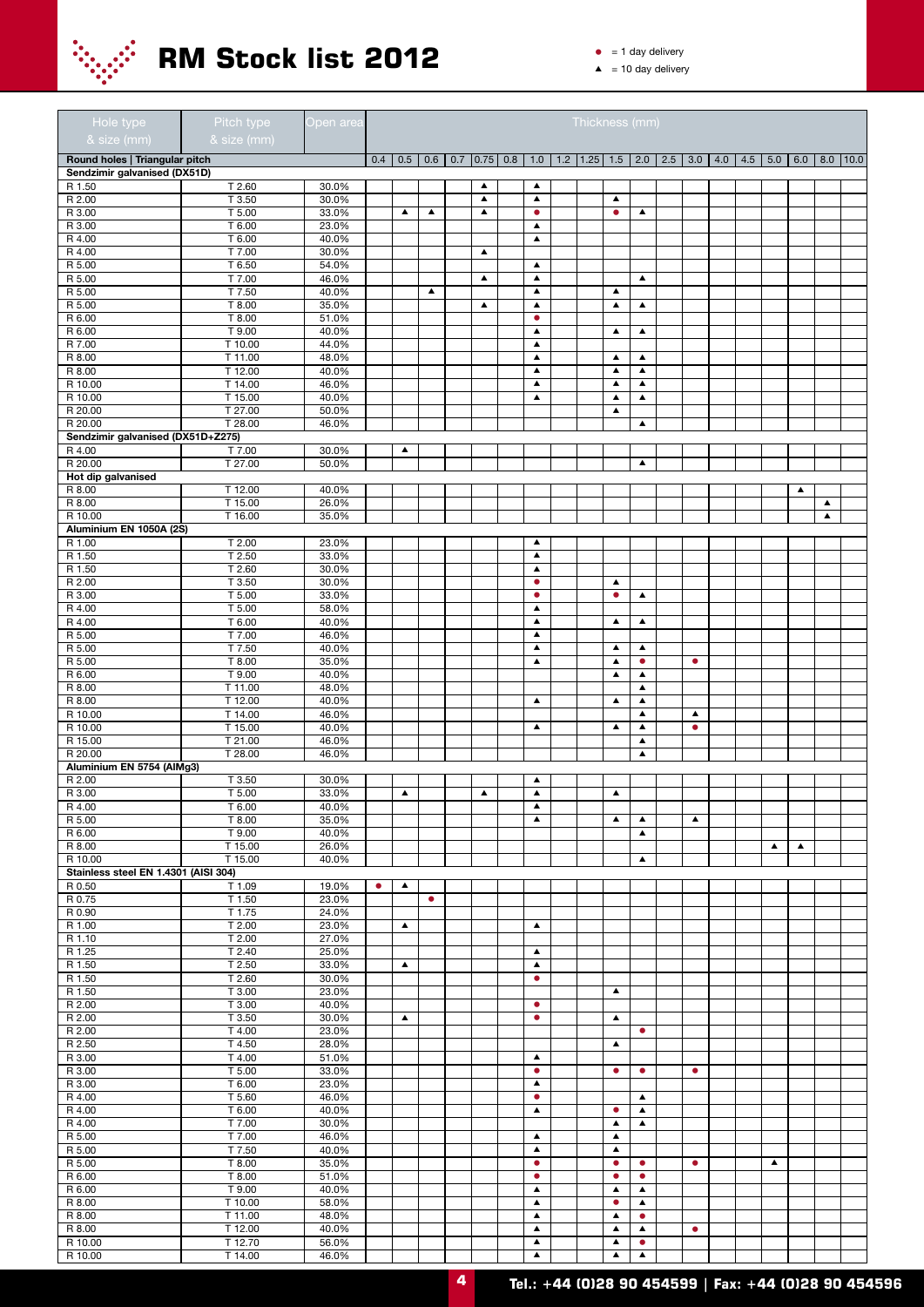

| Hole type<br>& size (mm)               | Pitch type<br>& size (mm)                                            | Open area      |     |                  |     |     |                  |                               |           | Thickness (mm)     |                  |                                      |     |                        |     |     |     |     |                  |              |
|----------------------------------------|----------------------------------------------------------------------|----------------|-----|------------------|-----|-----|------------------|-------------------------------|-----------|--------------------|------------------|--------------------------------------|-----|------------------------|-----|-----|-----|-----|------------------|--------------|
| Round holes   Triangular pitch         |                                                                      |                | 0.4 | 0.5              | 0.6 | 0.7 | $0.75$ 0.8       | 1.0                           | 1.2       | 1.25               | 1.5              | 2.0                                  | 2.5 | 3.0                    | 4.0 | 4.5 | 5.0 | 6.0 | 8.0              | 10.0         |
| R 10.00                                | T 15.00                                                              | 40.0%          |     |                  |     |     |                  | $\blacktriangle$              |           |                    | $\bullet$        | $\blacktriangle$                     |     | $\bullet$              |     |     |     |     |                  |              |
| R 12.00                                | T 16.00                                                              | 51.0%          |     |                  |     |     |                  |                               |           |                    |                  | ۰                                    |     |                        |     |     |     |     |                  |              |
| R 15.00                                | T 21.00                                                              | 46.0%          |     |                  |     |     |                  |                               |           |                    | $\blacktriangle$ |                                      |     |                        |     |     |     |     |                  |              |
| R 20.00<br>R 20.00                     | T 27.00<br>T 28.00                                                   | 50.0%<br>46.0% |     |                  |     |     |                  |                               |           |                    | $\blacktriangle$ | $\bullet$                            |     |                        |     |     |     |     |                  |              |
|                                        | Stainless steel EN 1.4301 (AISI 304) 1 side polished grain 240 + PVC |                |     |                  |     |     |                  |                               |           |                    |                  |                                      |     |                        |     |     |     |     |                  |              |
| R 5.00                                 | T 8.00                                                               | 35.0%          |     |                  |     |     |                  |                               |           |                    | $\blacktriangle$ |                                      |     |                        |     |     |     |     |                  |              |
| R 10.00                                | T 15.00                                                              | 40.0%          |     |                  |     |     |                  |                               |           |                    | $\blacktriangle$ |                                      |     |                        |     |     |     |     |                  |              |
| Dimension: 2500 x 1250 mm              |                                                                      |                |     |                  |     |     |                  |                               |           |                    |                  |                                      |     |                        |     |     |     |     |                  |              |
| Round holes   Triangular pitch         |                                                                      |                | 0.4 | 0.5              | 0.6 | 0.7 | $0.75$ 0.8       | 1.0                           |           | $1.2$   1.25   1.5 |                  | 2.0                                  | 2.5 | 3.0                    | 4.0 | 4.5 | 5.0 | 6.0 |                  | $8.0$   10.0 |
| <b>Mild steel</b>                      |                                                                      |                |     |                  |     |     |                  |                               |           |                    |                  |                                      |     |                        |     |     |     |     |                  |              |
| R 1.00                                 | T 2.00                                                               | 23.0%          |     |                  |     |     |                  | ▲                             |           |                    |                  |                                      |     |                        |     |     |     |     |                  |              |
| R 1.50                                 | T 3.00                                                               | 23.0%          |     |                  |     |     |                  | $\blacktriangle$              |           |                    |                  |                                      |     |                        |     |     |     |     |                  |              |
| R 2.00                                 | T 3.50                                                               | 30.0%          |     |                  |     |     |                  | $\blacktriangle$              |           |                    | $\blacktriangle$ | ▲                                    |     |                        |     |     |     |     |                  |              |
| R 3.00                                 | T 4.00                                                               | 51.0%          |     |                  |     |     |                  | ▲                             |           |                    |                  |                                      |     |                        |     |     |     |     |                  |              |
| R 3.00<br>R 4.00                       | T 5.00<br>T 6.00                                                     | 33.0%<br>40.0% |     |                  |     |     |                  | $\bullet$<br>$\blacktriangle$ |           |                    | $\bullet$        | ▲<br>$\blacktriangle$                |     | $\bullet$<br>$\bullet$ |     |     |     |     |                  |              |
| R 5.00                                 | T 7.50                                                               | 40.0%          |     |                  |     |     |                  |                               |           |                    | $\blacktriangle$ |                                      |     |                        |     |     |     |     |                  |              |
| R 5.00                                 | T 8.00                                                               | 35.0%          |     |                  |     |     |                  | $\bullet$                     |           |                    | $\bullet$        | ▲                                    |     | $\bullet$              |     |     |     |     |                  |              |
| R 6.00                                 | T 8.00                                                               | 51.0%          |     |                  |     |     |                  |                               |           |                    | $\blacktriangle$ |                                      |     |                        |     |     |     |     |                  |              |
| R 6.00                                 | T 9.00                                                               | 40.0%          |     |                  |     |     |                  |                               | $\bullet$ |                    | $\bullet$        | $\bullet$                            |     | $\bullet$              |     |     |     |     |                  |              |
| R 8.00                                 | T 11.00                                                              | 48.0%          |     |                  |     |     |                  |                               |           |                    | $\bullet$        | $\bullet$                            |     |                        |     |     |     |     |                  |              |
| R 8.00                                 | T 12.00                                                              | 40.0%          |     |                  |     |     |                  |                               |           |                    | $\blacktriangle$ | $\blacktriangle$                     |     | $\blacktriangle$       |     |     |     |     |                  |              |
| R 10.00                                | T 14.00                                                              | 46.0%          |     |                  |     |     |                  |                               |           |                    | $\blacktriangle$ | $\blacktriangle$                     |     |                        |     |     |     |     |                  |              |
| R 10.00                                | T 15.00                                                              | 40.0%          |     |                  |     |     |                  | $\blacktriangle$              |           |                    | $\bullet$        | $\blacktriangle$                     |     | $\bullet$              |     |     |     |     |                  |              |
| R 10.00                                | T 16.00                                                              | 35.0%          |     |                  |     |     |                  |                               |           |                    |                  |                                      |     |                        |     |     |     |     | $\blacktriangle$ |              |
| R 12.00<br>R 15.00                     | T 16.00<br>T 21.00                                                   | 51.0%<br>46.0% |     |                  |     |     |                  |                               |           |                    | ▲                |                                      |     |                        |     |     |     | ▲   |                  |              |
| R 15.00                                | T 22.00                                                              | 42.0%          |     |                  |     |     |                  |                               |           |                    |                  | $\blacktriangle$<br>$\blacktriangle$ |     |                        |     |     |     |     |                  |              |
| R 20.00                                | T 27.00                                                              | 50.0%          |     |                  |     |     |                  |                               |           |                    |                  | ▲                                    |     |                        |     |     |     |     |                  |              |
| R 20.00                                | T 28.00                                                              | 46.0%          |     |                  |     |     |                  |                               |           |                    |                  | $\bullet$                            |     |                        |     |     |     |     |                  |              |
| R 30.00                                | T 40.00                                                              | 51.0%          |     |                  |     |     |                  |                               |           |                    |                  | ▲                                    |     |                        |     |     |     |     |                  |              |
| Stainless steel EN 1.4404 (AISI 316L)  |                                                                      |                |     |                  |     |     |                  |                               |           |                    |                  |                                      |     |                        |     |     |     |     |                  |              |
| R 3.00                                 | T 5.00                                                               | 33.0%          |     |                  |     |     |                  | $\bullet$                     |           |                    | $\bullet$        |                                      |     | $\bullet$              |     |     |     |     |                  |              |
| R 5.00                                 | T 7.50                                                               | 40.0%          |     |                  |     |     |                  | $\blacktriangle$              |           |                    |                  |                                      |     |                        |     |     |     |     |                  |              |
| R 6.00                                 | T 9.00                                                               | 40.0%          |     |                  |     |     |                  |                               |           |                    | $\bullet$        |                                      |     |                        |     |     |     |     |                  |              |
| Sendzimir galvanised (DX51D)<br>R 2.00 | T 3.50                                                               | 30.0%          |     |                  |     |     |                  | $\blacktriangle$              |           |                    |                  |                                      |     |                        |     |     |     |     |                  |              |
| R 3.00                                 | T 5.00                                                               | 33.0%          |     |                  |     |     | ▲                | ۰                             |           |                    | $\bullet$        |                                      |     |                        |     |     |     |     |                  |              |
| R 4.00                                 | T 6.00                                                               | 40.0%          |     |                  |     |     |                  | $\blacktriangle$              |           |                    |                  |                                      |     |                        |     |     |     |     |                  |              |
| R 5.00                                 | T 7.00                                                               | 46.0%          |     |                  |     |     |                  | ۰                             |           |                    | $\blacktriangle$ |                                      |     |                        |     |     |     |     |                  |              |
| R 5.00                                 | T 7.50                                                               | 40.0%          |     |                  |     |     |                  | $\blacktriangle$              |           |                    |                  |                                      |     |                        |     |     |     |     |                  |              |
| R 5.00                                 | T 8.00                                                               | 35.0%          |     | $\blacktriangle$ |     |     | $\blacktriangle$ | ▲                             |           |                    | $\blacktriangle$ | ▲                                    |     |                        |     |     |     |     |                  |              |
| R 6.00                                 | T 8.00                                                               | 51.0%          |     |                  |     |     |                  | ▲                             |           |                    | $\blacktriangle$ | ۰                                    |     |                        |     |     |     |     |                  |              |
| R 6.00                                 | T 9.00                                                               | 40.0%          |     |                  |     |     |                  |                               |           |                    | $\bullet$        |                                      |     |                        |     |     |     |     |                  |              |
| R 8.00                                 | T 10.00                                                              | 58.0%          |     |                  |     |     |                  | ▲                             |           |                    | $\blacktriangle$ |                                      |     |                        |     |     |     |     |                  |              |
| R 8.00                                 | T 12.00                                                              | 40.0%          |     |                  |     |     |                  |                               |           |                    | $\blacktriangle$ |                                      |     |                        |     |     |     |     |                  |              |
| R 10.00<br>R 10.00                     | T 14.00<br>T 15.00                                                   | 46.0%<br>40.0% |     |                  |     |     |                  | ▲<br>$\blacktriangle$         |           |                    | $\bullet$        | $\blacktriangle$<br>$\blacktriangle$ |     |                        |     |     |     |     |                  |              |
| Sendzimir galvanised (DX51D+Z275)      |                                                                      |                |     |                  |     |     |                  |                               |           |                    |                  |                                      |     |                        |     |     |     |     |                  |              |
| R 5.00                                 | T 7.00                                                               | 46.0%          |     |                  |     |     |                  |                               |           |                    |                  |                                      |     |                        |     |     |     |     |                  |              |
| R 8.00                                 | T 12.00                                                              | 40.0%          |     |                  |     |     |                  |                               |           |                    |                  | $\blacktriangle$                     |     |                        |     |     |     |     |                  |              |
| R 10.00                                | T 14.00                                                              | 46.0%          |     |                  |     |     |                  |                               |           |                    | $\blacktriangle$ |                                      |     |                        |     |     |     |     |                  |              |
| R 20.00                                | T 27.00                                                              | 50.0%          |     |                  |     |     |                  |                               |           |                    |                  | $\blacktriangle$                     |     |                        |     |     |     |     |                  |              |
| Aluminium EN 1050A (2S)                |                                                                      |                |     |                  |     |     |                  |                               |           |                    |                  |                                      |     |                        |     |     |     |     |                  |              |
| R 3.00                                 | T 5.00                                                               | 33.0%          |     |                  |     |     |                  | $\bullet$                     |           |                    | $\bullet$        | ▲                                    |     |                        |     |     |     |     |                  |              |
| R 5.00<br>R 5.00                       | T 7.50<br>T 8.00                                                     | 40.0%<br>35.0% |     |                  |     |     |                  | $\blacktriangle$              | $\bullet$ |                    | $\blacktriangle$ |                                      |     | $\blacktriangle$       |     |     |     |     |                  |              |
| R 8.00                                 | T 12.00                                                              | 40.0%          |     |                  |     |     |                  |                               |           |                    |                  | $\blacktriangle$<br>$\blacktriangle$ |     | $\blacktriangle$       |     |     |     |     |                  |              |
| R 10.00                                | $T$ 15.00                                                            | 40.0%          |     |                  |     |     |                  |                               |           |                    | $\blacktriangle$ | $\bullet$                            |     |                        |     |     |     |     |                  |              |
| R 20.00                                | T 28.00                                                              | 46.0%          |     |                  |     |     |                  |                               |           |                    |                  | $\blacktriangle$                     |     |                        |     |     |     |     |                  |              |
| Aluminium EN 5754 (AlMg3)              |                                                                      |                |     |                  |     |     |                  |                               |           |                    |                  |                                      |     |                        |     |     |     |     |                  |              |
| R 4.00                                 | T 6.00                                                               | 40.0%          |     |                  |     |     |                  | ▲                             |           |                    |                  |                                      |     |                        |     |     |     |     |                  |              |
| R 5.00                                 | T 8.00                                                               | 35.0%          |     |                  |     |     |                  | $\blacktriangle$              |           |                    |                  |                                      |     |                        |     |     |     |     |                  |              |
| Stainless steel EN 1.4301 (AISI 304)   |                                                                      |                |     |                  |     |     |                  |                               |           |                    |                  |                                      |     |                        |     |     |     |     |                  |              |
| R 2.00                                 | T 3.50                                                               | 30.0%          |     |                  |     |     |                  | ▲                             |           |                    | $\blacktriangle$ |                                      |     |                        |     |     |     |     |                  |              |
| R 3.00                                 | T 5.00                                                               | 33.0%          |     |                  |     |     |                  | $\bullet$<br>$\blacktriangle$ | $\bullet$ |                    | $\bullet$        | $\bullet$                            |     |                        |     |     |     |     |                  |              |
| R 4.00<br>R 5.00                       | T 6.00<br>T 8.00                                                     | 40.0%<br>35.0% |     |                  |     |     |                  | $\blacktriangle$              |           |                    | $\blacktriangle$ | $\blacktriangle$                     |     |                        |     |     |     |     |                  |              |
| R 6.00                                 | T 9.00                                                               | 40.0%          |     |                  |     |     |                  |                               |           |                    | $\bullet$        |                                      |     |                        |     |     |     |     |                  |              |
| R 8.00                                 | T 12.00                                                              | 40.0%          |     |                  |     |     |                  | $\blacktriangle$              |           |                    | $\blacktriangle$ | $\blacktriangle$                     |     |                        |     |     |     |     |                  |              |
| R 10.00                                | T 15.00                                                              | 40.0%          |     |                  |     |     |                  | $\blacktriangle$              |           |                    | $\bullet$        | $\bullet$                            |     |                        |     |     |     |     |                  |              |
| R 20.00                                | T 28.00                                                              | 46.0%          |     |                  |     |     |                  |                               |           |                    |                  | $\bullet$                            |     |                        |     |     |     |     |                  |              |
|                                        | Stainless steel EN 1.4301 (AISI 304) 1 side polished grain 240 + PVC |                |     |                  |     |     |                  |                               |           |                    |                  |                                      |     |                        |     |     |     |     |                  |              |
| R 5.00                                 | T 8.00                                                               | 35.0%          |     |                  |     |     |                  |                               |           |                    | $\blacktriangle$ |                                      |     |                        |     |     |     |     |                  |              |
| R 10.00                                | T 15.00                                                              | 40.0%          |     |                  |     |     |                  |                               |           |                    | $\blacktriangle$ |                                      |     |                        |     |     |     |     |                  |              |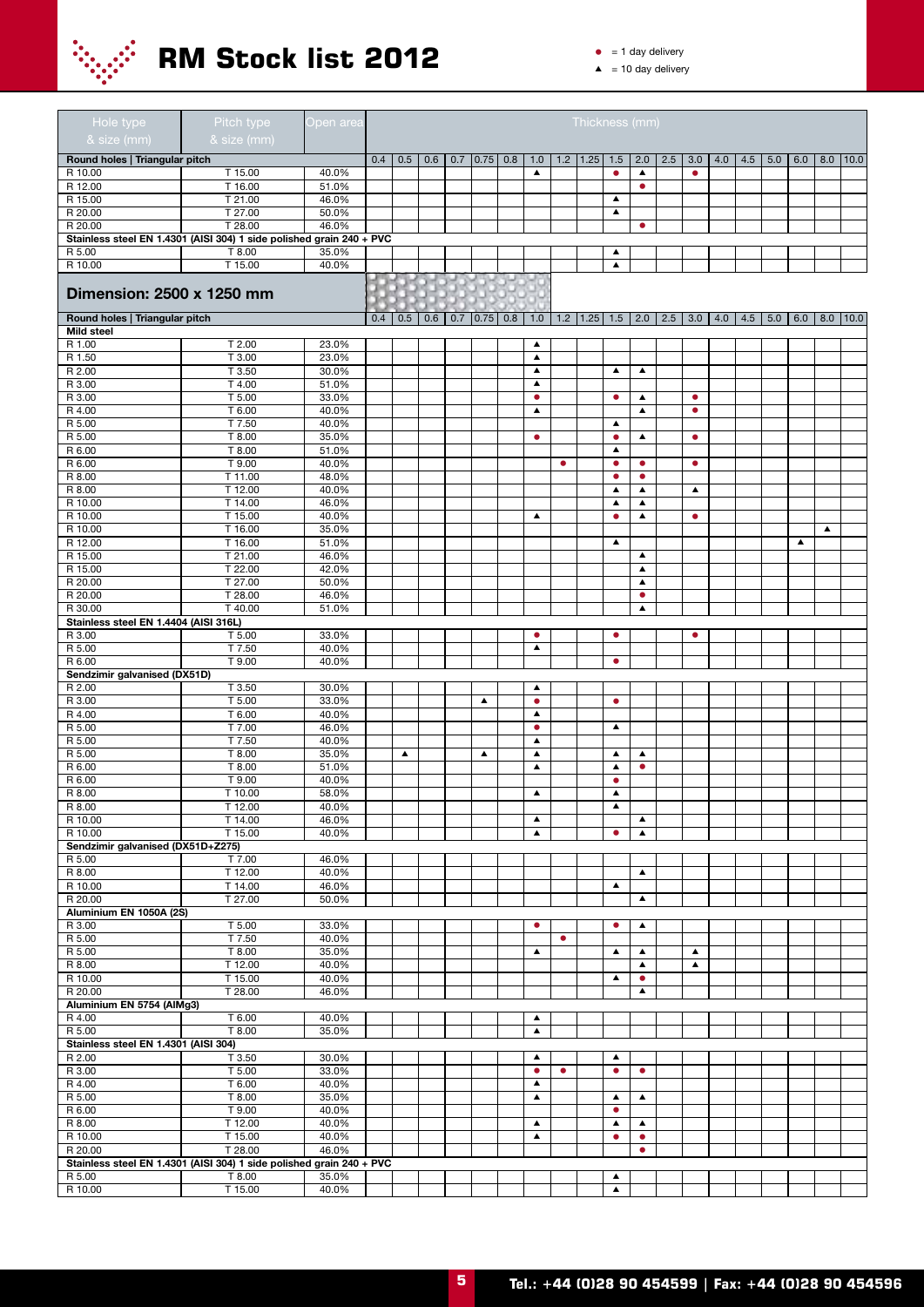

- $\bullet$  = 1 day delivery
- $\triangle$  = 10 day delivery

| Hole type<br>& size (mm)                                              | Pitch type<br>& size (mm) | Open area      |     |     |     |     |                                           |     |                       | Thickness (mm)           |                       |                                      |     |                  |             |     |     |     |                    |      |
|-----------------------------------------------------------------------|---------------------------|----------------|-----|-----|-----|-----|-------------------------------------------|-----|-----------------------|--------------------------|-----------------------|--------------------------------------|-----|------------------|-------------|-----|-----|-----|--------------------|------|
| Dimension: 3000 x 1500 mm                                             |                           |                |     |     |     |     |                                           |     |                       |                          |                       |                                      |     |                  |             |     |     |     |                    |      |
| Round holes   Triangular pitch                                        |                           |                | 0.4 | 0.5 | 0.6 | 0.7 | 0.75                                      | 0.8 | 1.0                   | $1.2$   1.25   1.5   2.0 |                       |                                      | 2.5 |                  | $3.0$   4.0 | 4.5 | 5.0 |     | $6.0$   8.0   10.0 |      |
| <b>Mild steel</b>                                                     |                           |                |     |     |     |     |                                           |     |                       |                          |                       |                                      |     |                  |             |     |     |     |                    |      |
| R 2.50<br>R 3.00                                                      | T 4.00<br>T 4.00          | 35.0%<br>51.0% |     |     |     |     |                                           |     |                       |                          |                       |                                      | ▲   | $\blacktriangle$ |             |     |     |     |                    |      |
| R 3.00                                                                | T 4.50                    | 40.0%          |     |     |     |     |                                           |     |                       |                          |                       |                                      |     | $\blacktriangle$ |             |     |     |     |                    |      |
| R 3.00                                                                | T 5.00                    | 33.0%          |     |     |     |     |                                           |     | ▲                     |                          | ▲                     | ▲                                    |     |                  |             |     |     |     |                    |      |
| R 4.00                                                                | T 6.00                    | 40.0%          |     |     |     |     |                                           |     |                       |                          |                       |                                      |     | $\blacktriangle$ |             |     |     |     |                    |      |
| R 5.00                                                                | T 8.00                    | 35.0%          |     |     |     |     |                                           |     | $\blacktriangle$      |                          | $\blacktriangle$      | $\blacktriangle$                     |     | $\blacktriangle$ |             |     |     |     |                    |      |
| R 6.00                                                                | T 9.00                    | 40.0%          |     |     |     |     |                                           |     |                       |                          |                       |                                      |     | ▲                |             |     |     |     |                    |      |
| R 8.00                                                                | T 12.00                   | 40.0%          |     |     |     |     |                                           |     |                       |                          | $\blacktriangle$      | $\blacktriangle$                     |     | $\blacktriangle$ |             |     | ▲   |     |                    |      |
| R 10.00<br>R 10.00                                                    | T 14.00<br>T 15.00        | 46.0%<br>40.0% |     |     |     |     |                                           |     | $\blacktriangle$      |                          | ▲<br>▲                | $\blacktriangle$<br>▲                |     | ▲                |             |     | ▲   |     |                    |      |
| R 15.00                                                               | T 21.00                   | 46.0%          |     |     |     |     |                                           |     |                       |                          |                       | $\blacktriangle$                     |     |                  |             |     |     |     |                    |      |
| R 15.00                                                               | T 22.00                   | 42.0%          |     |     |     |     |                                           |     |                       |                          |                       | $\blacktriangle$                     |     |                  |             |     |     |     |                    |      |
| R 20.00                                                               | T 27.00                   | 50.0%          |     |     |     |     |                                           |     |                       |                          |                       | $\blacktriangle$                     |     |                  |             |     |     |     |                    |      |
| Sendzimir galvanised (DX51D)                                          |                           |                |     |     |     |     |                                           |     |                       |                          |                       |                                      |     |                  |             |     |     |     |                    |      |
| R 3.00                                                                | T 5.00                    | 33.0%          |     |     |     |     |                                           |     | ▲                     |                          | ▲                     |                                      |     |                  |             |     |     |     |                    |      |
| R 4.00                                                                | T 6.00                    | 40.0%          |     |     |     |     |                                           |     | ▲                     |                          |                       |                                      |     |                  |             |     |     |     |                    |      |
| R 5.00                                                                | T 7.00<br>T 8.00          | 46.0%          |     |     |     |     |                                           |     | ▲<br>$\blacktriangle$ |                          | $\blacktriangle$      | $\blacktriangle$                     |     |                  |             |     |     |     |                    |      |
| R 5.00<br>R 10.00                                                     | T 15.00                   | 35.0%<br>40.0% |     |     |     |     |                                           |     |                       |                          | $\blacktriangle$      | $\blacktriangle$                     |     |                  |             |     |     |     |                    |      |
| R 20.00                                                               | T 27.00                   | 50.0%          |     |     |     |     |                                           |     |                       |                          |                       | $\blacktriangle$                     |     |                  |             |     |     |     |                    |      |
| Sendzimir galvanised (DX51D+Z275)                                     |                           |                |     |     |     |     |                                           |     |                       |                          |                       |                                      |     |                  |             |     |     |     |                    |      |
| R 8.00                                                                | T 12.00                   | 40.0%          |     |     |     |     |                                           |     |                       |                          | ▲                     | ▲                                    |     |                  |             |     |     |     |                    |      |
| R 10.00                                                               | T 14.00                   | 46.0%          |     |     |     |     |                                           |     |                       |                          | $\blacktriangle$      | $\blacktriangle$                     |     |                  |             |     |     |     |                    |      |
| Aluminium EN 1050A (2S)                                               |                           |                |     |     |     |     |                                           |     |                       |                          |                       |                                      |     |                  |             |     |     |     |                    |      |
| R 3.00                                                                | T 5.00                    | 33.0%          |     |     |     |     |                                           |     |                       |                          |                       | ▲                                    |     |                  |             |     |     |     |                    |      |
| R 5.00<br>R 10.00                                                     | T 8.00<br>T 15.00         | 35.0%<br>40.0% |     |     |     |     |                                           |     | ▲                     |                          | $\blacktriangle$      | $\blacktriangle$<br>$\blacktriangle$ |     |                  |             |     |     |     |                    |      |
| R 20.00                                                               | T 28.00                   | 46.0%          |     |     |     |     |                                           |     |                       |                          |                       | $\blacktriangle$                     |     |                  |             |     |     |     |                    |      |
| Stainless steel EN 1.4301 (AISI 304)                                  |                           |                |     |     |     |     |                                           |     |                       |                          |                       |                                      |     |                  |             |     |     |     |                    |      |
| R 3.00                                                                | T 5.00                    | 33.0%          |     |     |     |     |                                           |     |                       |                          | ▲                     |                                      |     |                  |             |     |     |     |                    |      |
| R 5.00                                                                | T 8.00                    | 35.0%          |     |     |     |     |                                           |     | $\blacktriangle$      |                          | $\blacktriangle$      | $\blacktriangle$                     |     |                  |             |     |     |     |                    |      |
| R 6.00                                                                | T 9.00                    | 40.0%          |     |     |     |     |                                           |     |                       |                          | $\blacktriangle$      |                                      |     |                  |             |     |     |     |                    |      |
| R 10.00                                                               | T 15.00                   | 40.0%          |     |     |     |     |                                           |     |                       |                          | ▲                     | $\blacktriangle$                     |     |                  |             |     |     |     |                    |      |
| Dimension: 2000 x 1000 mm                                             |                           |                |     |     |     |     | <b>CERTIFICATE</b><br><b>CERTA CONTRA</b> |     | л                     |                          |                       |                                      |     |                  |             |     |     |     |                    |      |
| Round holes   Square pitch                                            |                           |                | 0.4 | 0.5 | 0.6 | 0.7 | 0.75 0.8                                  |     | 1.0                   | $1.2$   1.25             | 1.5                   | 2.0                                  | 2.5 | 3.0              | 4.0         | 4.5 | 5.0 | 6.0 | 8.0                | 10.0 |
| <b>Mild steel</b>                                                     |                           |                |     |     |     |     |                                           |     |                       |                          |                       |                                      |     |                  |             |     |     |     |                    |      |
| R 3.40<br>R 4.50                                                      | $U$ 5.00                  | 36.0%          |     |     |     |     |                                           |     | $\blacktriangle$      |                          | $\blacktriangle$      | $\blacktriangle$                     |     |                  |             |     |     |     |                    |      |
| R 4.50                                                                | $U$ 15.00<br>U 25.00      | 7.0%<br>3.0%   |     |     |     |     |                                           |     |                       |                          | ▲                     | $\blacktriangle$                     |     |                  |             |     |     |     |                    |      |
| R 5.00                                                                | U 10.00                   | 20.0%          |     |     |     |     |                                           |     | ▲                     |                          |                       |                                      |     |                  |             |     |     |     |                    |      |
| R 5.00                                                                | $U$ 12.50                 | 13.0%          |     |     |     |     |                                           |     | $\blacktriangle$      |                          | ▲                     |                                      |     |                  |             |     |     |     |                    |      |
| R 5.00                                                                | U 25.00                   | 3.0%           |     |     |     |     |                                           |     | $\blacktriangle$      |                          | $\blacktriangle$      |                                      |     |                  |             |     |     |     |                    |      |
| R 7.00                                                                | $U$ 25.00                 | 6.0%           |     |     |     |     |                                           |     |                       |                          | $\blacktriangle$      |                                      |     |                  |             |     |     |     |                    |      |
| R 10.00                                                               | U 20.78                   | 18.0%          |     |     |     |     |                                           |     |                       |                          |                       | $\blacktriangle$                     |     |                  |             |     |     |     |                    |      |
| R 20.00                                                               | U 48.50                   | 15.0%          |     |     |     |     |                                           |     |                       |                          |                       | $\blacktriangle$                     |     |                  |             |     |     |     |                    |      |
| Stainless steel EN 1.4301 (AISI 304) 2 sides polished grain 240 + PVC |                           |                |     |     |     |     |                                           |     |                       |                          |                       |                                      |     |                  |             |     |     |     |                    |      |
| R 4.50<br>R 15.00                                                     | U 15.00<br>U 36.38        | 7.0%<br>15.0%  |     |     |     |     |                                           |     |                       |                          | ▲<br>▲                |                                      |     |                  |             |     |     |     |                    |      |
| Sendzimir galvanised (DX51D)                                          |                           |                |     |     |     |     |                                           |     |                       |                          |                       |                                      |     |                  |             |     |     |     |                    |      |
| R 2.50                                                                | $U$ 5.00                  | 16.0%          |     |     |     |     |                                           |     |                       |                          |                       |                                      |     |                  |             |     |     |     |                    |      |
| R 3.00                                                                | $U$ 8.00                  | 11.0%          |     |     | ▲   |     |                                           |     |                       |                          |                       |                                      |     |                  |             |     |     |     |                    |      |
| R 4.50                                                                | U 15.00                   | 7.0%           |     |     |     |     |                                           |     |                       |                          | $\blacktriangle$      |                                      |     |                  |             |     |     |     |                    |      |
| R 5.00                                                                | U 10.00                   | 20.0%          |     |     |     |     |                                           |     | $\blacktriangle$      |                          |                       |                                      |     |                  |             |     |     |     |                    |      |
| R 5.00<br>R 10.00                                                     | U 14.00<br>U 20.78        | 10.0%<br>18.0% |     |     |     |     |                                           |     | $\blacktriangle$      |                          |                       | $\blacktriangle$                     |     |                  |             |     |     |     |                    |      |
| R 10.00                                                               | U 26.00                   | 12.0%          |     |     |     |     |                                           |     | ▲                     |                          |                       |                                      |     |                  |             |     |     |     |                    |      |
| Aluminium EN 1050A (2S)                                               |                           |                |     |     |     |     |                                           |     |                       |                          |                       |                                      |     |                  |             |     |     |     |                    |      |
| R 4.50                                                                | U 15.00                   | 7.0%           |     |     |     |     |                                           |     |                       |                          | ▲                     | $\blacktriangle$                     |     |                  |             |     |     |     |                    |      |
| R 10.00                                                               | $U$ 25.98                 | 12.0%          |     |     |     |     |                                           |     |                       |                          |                       | $\blacktriangle$                     |     |                  |             |     |     |     |                    |      |
| R 15.00                                                               | U 36.38                   | 15.0%          |     |     |     |     |                                           |     |                       |                          |                       | $\blacktriangle$                     |     |                  |             |     |     |     |                    |      |
| R 20.00                                                               | U 48.50                   | 15.0%          |     |     |     |     |                                           |     |                       |                          |                       | $\blacktriangle$                     |     |                  |             |     |     |     |                    |      |
| Stainless steel EN 1.4301 (AISI 304)                                  |                           |                |     |     |     |     |                                           |     |                       |                          |                       |                                      |     |                  |             |     |     |     |                    |      |
| R 4.50<br>R 20.00                                                     | U 15.00<br>U 48.50        | 7.0%<br>15.0%  |     |     |     |     |                                           |     |                       |                          | ▲<br>$\blacktriangle$ |                                      |     |                  |             |     |     |     |                    |      |
| Stainless steel EN 1.4301 (AISI 304) 1 side polished grain 240 + PVC  |                           |                |     |     |     |     |                                           |     |                       |                          |                       |                                      |     |                  |             |     |     |     |                    |      |
| R 4.50                                                                | U 15.00                   | 7.0%           |     |     |     |     |                                           |     |                       |                          | ▲                     |                                      |     |                  |             |     |     |     |                    |      |
| R 10.00                                                               | U 15.00                   | 35.0%          |     |     |     |     |                                           |     |                       |                          | $\blacktriangle$      |                                      |     |                  |             |     |     |     |                    |      |
| R 10.00                                                               | U 25.98                   | 12.0%          |     |     |     |     |                                           |     |                       |                          | $\blacktriangle$      |                                      |     |                  |             |     |     |     |                    |      |
|                                                                       |                           |                |     |     |     |     | 83333333333                               |     |                       |                          |                       |                                      |     |                  |             |     |     |     |                    |      |
|                                                                       | Dimension: 2500 x 1250 mm |                |     |     |     |     |                                           |     |                       |                          |                       |                                      |     |                  |             |     |     |     |                    |      |
|                                                                       |                           |                |     |     |     |     |                                           |     |                       |                          |                       |                                      |     |                  |             |     |     |     |                    |      |
| Round holes   Square pitch<br>Mild steel                              |                           |                | 0.4 | 0.5 | 0.6 | 0.7 | 0.75                                      | 0.8 | 1.0                   | $1.2$   1.25   1.5       |                       | 2.0                                  | 2.5 | 3.0              | 4.0         | 4.5 | 5.0 | 6.0 | $8.0$   10.0       |      |
| R 4.50                                                                | U 15.00                   | 7.0%           |     |     |     |     |                                           |     | ▲                     |                          | $\blacktriangle$      |                                      |     |                  |             |     |     |     |                    |      |
| R 10.00                                                               | U 20.78                   | 18.0%          |     |     |     |     |                                           |     |                       |                          |                       | ▲                                    |     |                  |             |     |     |     |                    |      |
| Sendzimir galvanised (DX51D)<br>R 4.50                                | U 15.00                   | 7.0%           |     |     |     |     |                                           |     |                       |                          |                       |                                      |     |                  |             |     |     |     |                    |      |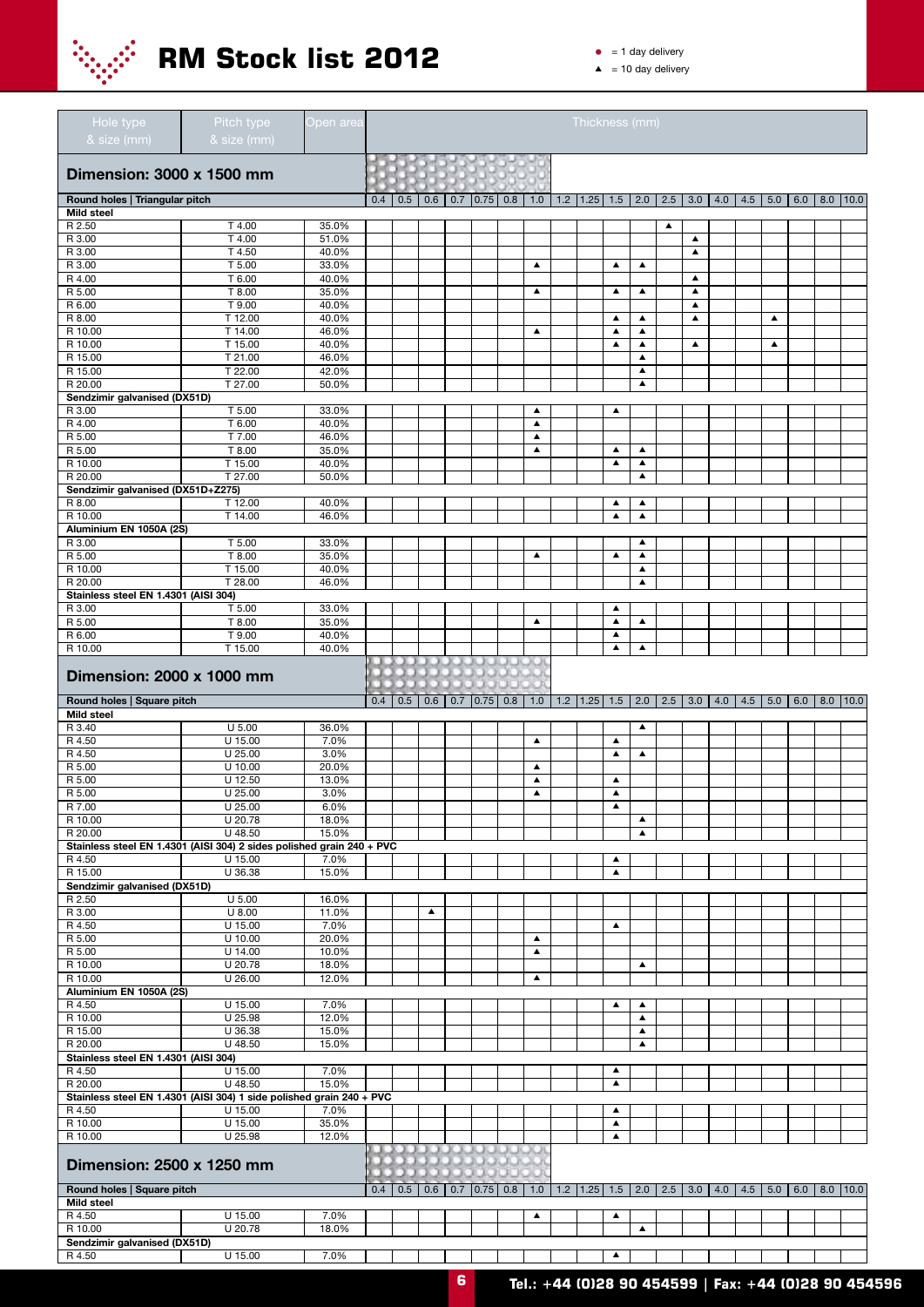

 $\bullet$  = 1 day delivery

| Hole type                                                             | Pitch type             | <u> Open</u> area |     |     |                  |     |                                                                                                                                                                  |                                      | Thickness (mm)                             |                                      |                                      |     |                       |     |     |           |     |             |                    |
|-----------------------------------------------------------------------|------------------------|-------------------|-----|-----|------------------|-----|------------------------------------------------------------------------------------------------------------------------------------------------------------------|--------------------------------------|--------------------------------------------|--------------------------------------|--------------------------------------|-----|-----------------------|-----|-----|-----------|-----|-------------|--------------------|
| & size (mm)                                                           | & size (mm)            |                   |     |     |                  |     |                                                                                                                                                                  |                                      |                                            |                                      |                                      |     |                       |     |     |           |     |             |                    |
| Round holes   Square pitch                                            |                        |                   | 0.4 | 0.5 |                  |     | $0.6$   0.7   0.75   0.8                                                                                                                                         |                                      | $1.0$   1.2   1.25   1.5   2.0   2.5   3.0 |                                      |                                      |     |                       | 4.0 |     | $4.5$ 5.0 |     |             | $6.0$   8.0   10.0 |
| Aluminium EN 1050A (2S)<br>R 4.50                                     | U 15.00                | 7.0%              |     |     |                  |     |                                                                                                                                                                  |                                      |                                            | ▲                                    |                                      |     |                       |     |     |           |     |             |                    |
| R 10.00                                                               | U 20.78                | 18.0%             |     |     |                  |     |                                                                                                                                                                  |                                      |                                            |                                      | $\blacktriangle$                     |     |                       |     |     |           |     |             |                    |
| R 10.00                                                               | U 25.98                | 12.0%             |     |     |                  |     |                                                                                                                                                                  |                                      |                                            |                                      | $\blacktriangle$                     |     |                       |     |     |           |     |             |                    |
| Aluminium EN 1050A (2S) + PVC                                         |                        |                   |     |     |                  |     |                                                                                                                                                                  |                                      |                                            |                                      |                                      |     |                       |     |     |           |     |             |                    |
| R 20.00                                                               | U 48.50                | 15.0%             |     |     |                  |     |                                                                                                                                                                  |                                      |                                            |                                      | ▲                                    |     |                       |     |     |           |     |             |                    |
| <b>Dimension: 3000 x 1500 mm</b>                                      |                        |                   |     |     |                  |     | <b>RACKHOOK</b>                                                                                                                                                  |                                      |                                            |                                      |                                      |     |                       |     |     |           |     |             |                    |
|                                                                       |                        |                   |     |     |                  |     |                                                                                                                                                                  |                                      |                                            |                                      |                                      |     |                       |     |     |           |     |             |                    |
| Round holes   Square pitch<br>Mild steel                              |                        |                   | 0.4 | 0.5 | 0.6              |     | $0.7$ 0.75 0.8                                                                                                                                                   | 1.0                                  | $1.2$   1.25                               | 1.5                                  | 2.0                                  | 2.5 | 3.0                   | 4.0 | 4.5 | 5.0       |     | $6.0$   8.0 | 10.0               |
| R 4.50                                                                | U 15.00                | 7.0%              |     |     |                  |     |                                                                                                                                                                  |                                      |                                            | $\blacktriangle$                     |                                      |     |                       |     |     |           |     |             |                    |
|                                                                       |                        |                   |     |     |                  |     |                                                                                                                                                                  |                                      |                                            |                                      |                                      |     |                       |     |     |           |     |             |                    |
| Dimension: 2500 x 669 mm                                              |                        |                   |     |     |                  |     | $\tilde{a}_{\alpha}^{\alpha}a_{\alpha}^{\alpha}a_{\beta}^{\alpha}a_{\alpha}^{\alpha}a_{\alpha}^{\alpha}a_{\alpha}^{\alpha}a_{\alpha}^{\alpha}a_{\beta}^{\alpha}$ |                                      |                                            |                                      |                                      |     |                       |     |     |           |     |             |                    |
| Perfocon                                                              |                        |                   | 0.4 | 0.5 | 0.6              | 0.7 | 0.75 0.8                                                                                                                                                         | 1.0                                  | $1.2$   1.25   1.5                         |                                      | 2.0                                  | 2.5 | 3.0                   | 4.0 | 4.5 | 5.0       | 6.0 | 8.0         | 10.0               |
| Stainless steel EN 1.4301 (AISI 304)                                  |                        |                   |     |     |                  |     |                                                                                                                                                                  |                                      |                                            |                                      |                                      |     |                       |     |     |           |     |             |                    |
| R 0.20                                                                | Z 2.50 x 1.60          | 3.0%              |     |     | $\blacktriangle$ |     |                                                                                                                                                                  |                                      |                                            |                                      |                                      |     |                       |     |     |           |     |             |                    |
|                                                                       |                        |                   |     |     |                  |     |                                                                                                                                                                  |                                      |                                            |                                      |                                      |     |                       |     |     |           |     |             |                    |
| <b>Dimension: 2000 x 1000 mm</b>                                      |                        |                   |     |     |                  |     |                                                                                                                                                                  |                                      |                                            |                                      |                                      |     |                       |     |     |           |     |             |                    |
| Square holes   Square pitch                                           |                        |                   | 0.4 | 0.5 | 0.6              | 0.7 | $0.75$ 0.8                                                                                                                                                       | 1.0                                  | $1.2$   1.25   1.5                         |                                      | 2.0                                  | 2.5 | 3.0                   | 4.0 | 4.5 | 5.0       | 6.0 |             | $8.0$   10.0       |
| <b>Mild steel</b>                                                     |                        |                   |     |     |                  |     |                                                                                                                                                                  |                                      |                                            |                                      |                                      |     |                       |     |     |           |     |             |                    |
| $C$ 4.00                                                              | U 6.38                 | 40.0%             |     |     |                  |     |                                                                                                                                                                  | $\blacktriangle$                     |                                            |                                      |                                      |     |                       |     |     |           |     |             |                    |
| $C$ 4.00<br>C <sub>5.00</sub>                                         | $U$ 7.00<br>U 16.00    | 33.0%<br>10.0%    |     |     |                  |     |                                                                                                                                                                  | $\blacktriangle$<br>▲                |                                            | $\blacktriangle$                     |                                      |     |                       |     |     |           |     |             |                    |
| C <sub>5.00</sub>                                                     | $U$ 7.00               | 51.0%             |     |     |                  |     |                                                                                                                                                                  |                                      |                                            | ▲                                    |                                      |     |                       |     |     |           |     |             |                    |
| C <sub>5.00</sub>                                                     | $U$ 7.50               | 44.0%             |     |     |                  |     |                                                                                                                                                                  | $\blacktriangle$                     |                                            | ▲                                    |                                      |     |                       |     |     |           |     |             |                    |
| C <sub>5.00</sub>                                                     | $U$ 8.00               | 39.0%             |     |     |                  |     |                                                                                                                                                                  | ▲                                    |                                            | ▲                                    | ▲                                    |     |                       |     |     |           |     |             |                    |
| C <sub>6.00</sub><br>C6.00                                            | $U$ 10.00<br>$U$ 9.00  | 36.0%<br>44.0%    |     |     |                  |     |                                                                                                                                                                  | ▲<br>$\blacktriangle$                |                                            | $\blacktriangle$                     | $\blacktriangle$                     |     |                       |     |     |           |     |             |                    |
| $C$ 8.00                                                              | $U$ 10.00              | 64.0%             |     |     |                  |     |                                                                                                                                                                  | $\blacktriangle$                     |                                            | $\blacktriangle$                     | ▲                                    |     |                       |     |     |           |     |             |                    |
| $C$ 8.00                                                              | $U$ 12.00              | 44.0%             |     |     |                  |     |                                                                                                                                                                  | $\blacktriangle$                     |                                            | $\blacktriangle$                     | $\blacktriangle$                     |     |                       |     |     |           |     |             |                    |
| C <sub>9.00</sub>                                                     | U 34.00                | 7.0%              |     |     |                  |     |                                                                                                                                                                  |                                      |                                            | ▲                                    |                                      |     |                       |     |     |           |     |             |                    |
| C 9.20<br>C 9.20                                                      | U 34.00<br>U 38.00     | 7.0%<br>6.0%      |     |     |                  |     |                                                                                                                                                                  |                                      |                                            | ▲<br>▲                               | ▲                                    |     |                       |     |     |           |     |             |                    |
| C <sub>9.50</sub>                                                     | U 13.33                | 51.0%             |     |     |                  |     |                                                                                                                                                                  | $\blacktriangle$                     |                                            | $\bullet$                            | $\blacktriangle$                     |     | $\blacktriangle$      |     |     |           |     |             |                    |
| $\overline{C}$ 10.00                                                  | $U$ 12.00              | 69.0%             |     |     |                  |     |                                                                                                                                                                  | ▲                                    |                                            | ▲                                    | $\blacktriangle$                     |     |                       |     |     |           |     |             |                    |
| C 10.00                                                               | U 13.00                | 59.0%             |     |     |                  |     |                                                                                                                                                                  |                                      |                                            | ▲                                    | $\blacktriangle$                     |     |                       |     |     |           |     |             |                    |
| C 10.00<br>C 10.00                                                    | U 14.00<br>U 15.00     | 51.0%<br>44.0%    |     |     |                  |     |                                                                                                                                                                  | $\blacktriangle$<br>▲                |                                            | ▲<br>▲                               | $\blacktriangle$<br>$\blacktriangle$ |     | $\blacktriangle$<br>▲ |     |     |           |     |             |                    |
| C 10.00                                                               | $U$ 20.00              | 25.0%             |     |     |                  |     |                                                                                                                                                                  |                                      |                                            | ▲                                    |                                      |     |                       |     |     |           |     |             |                    |
| C 10.00                                                               | U 30.00                | 11.0%             |     |     |                  |     |                                                                                                                                                                  | $\blacktriangle$                     |                                            |                                      | ▲                                    |     |                       |     |     |           |     |             |                    |
| C 15.00                                                               | $U$ 20.00<br>$U$ 25.00 | 56.0%             |     |     |                  |     |                                                                                                                                                                  |                                      |                                            | $\blacktriangle$                     | $\blacktriangle$                     |     | $\blacktriangle$      |     |     |           |     |             |                    |
| C 20.00<br>C 20.00                                                    | $U$ 40.00              | 64.0%<br>25.0%    |     |     |                  |     |                                                                                                                                                                  |                                      |                                            | ▲                                    | $\blacktriangle$<br>▲                |     |                       |     |     |           |     |             |                    |
| C 25.00                                                               | $U$ 30.00              | 69.0%             |     |     |                  |     |                                                                                                                                                                  |                                      |                                            |                                      | ▲                                    |     |                       |     |     |           |     |             |                    |
| C 30.00                                                               | $U$ 60.00              | 25.0%             |     |     |                  |     |                                                                                                                                                                  |                                      |                                            | $\blacktriangle$                     | $\blacktriangle$                     |     |                       |     |     |           |     |             |                    |
| C 40.00<br>C 50.00                                                    | U 80.00<br>U 100.00    | 25.0%<br>25.0%    |     |     |                  |     |                                                                                                                                                                  |                                      |                                            | $\blacktriangle$                     | $\blacktriangle$<br>$\blacktriangle$ |     |                       |     |     |           |     |             |                    |
| Stainless steel EN 1.4301 (AISI 304) 2 sides polished grain 240 + PVC |                        |                   |     |     |                  |     |                                                                                                                                                                  |                                      |                                            |                                      |                                      |     |                       |     |     |           |     |             |                    |
| C <sub>5.00</sub>                                                     | $U$ 16.00              | 10.0%             |     |     |                  |     |                                                                                                                                                                  |                                      |                                            | ▲                                    |                                      |     |                       |     |     |           |     |             |                    |
| C 10.00<br>$C$ 15.00                                                  | $U$ 30.00              | 11.0%             |     |     |                  |     |                                                                                                                                                                  |                                      |                                            | $\blacktriangle$                     |                                      |     |                       |     |     |           |     |             |                    |
| C 20.00                                                               | U 40.00<br>U 50.00     | 14.0%<br>16.0%    |     |     |                  |     |                                                                                                                                                                  |                                      |                                            | $\blacktriangle$<br>$\blacktriangle$ |                                      |     |                       |     |     |           |     |             |                    |
| Stainless steel EN 1.4404 (AISI 316L)                                 |                        |                   |     |     |                  |     |                                                                                                                                                                  |                                      |                                            |                                      |                                      |     |                       |     |     |           |     |             |                    |
| C 9.50                                                                | U 13.33                | 51.0%             |     |     |                  |     |                                                                                                                                                                  | $\blacktriangle$                     |                                            |                                      |                                      |     |                       |     |     |           |     |             |                    |
| Sendzimir galvanised (DX51D)<br>C <sub>5.00</sub>                     | $U$ 8.00               | 39.0%             |     |     |                  |     |                                                                                                                                                                  | $\blacktriangle$                     |                                            | ▲                                    | $\blacktriangle$                     |     |                       |     |     |           |     |             |                    |
| $C$ 8.00                                                              | $U$ 10.00              | 64.0%             |     |     |                  |     |                                                                                                                                                                  | $\bullet$                            |                                            | $\bullet$                            | $\blacktriangle$                     |     |                       |     |     |           |     |             |                    |
| $C$ 8.00                                                              | $U$ 12.00              | 44.0%             |     |     |                  |     |                                                                                                                                                                  | $\blacktriangle$                     |                                            | $\blacktriangle$                     | $\blacktriangle$                     |     |                       |     |     |           |     |             |                    |
| $C$ 9.50                                                              | $U$ 13.33              | 51.0%             |     |     |                  |     |                                                                                                                                                                  | $\blacktriangle$                     |                                            | $\blacktriangle$                     | $\blacktriangle$                     |     |                       |     |     |           |     |             |                    |
| C 10.00<br>C 10.00                                                    | $U$ 12.00<br>U 14.00   | 69.0%<br>51.0%    |     |     |                  |     |                                                                                                                                                                  | $\blacktriangle$<br>$\blacktriangle$ |                                            | ▲<br>▲                               | $\blacktriangle$<br>$\blacktriangle$ |     |                       |     |     |           |     |             |                    |
| C 10.00                                                               | $U$ 15.00              | 44.0%             |     |     |                  |     |                                                                                                                                                                  | $\blacktriangle$                     |                                            | $\blacktriangle$                     | $\blacktriangle$                     |     |                       |     |     |           |     |             |                    |
| C 10.00                                                               | U 30.00                | 11.0%             |     |     |                  |     |                                                                                                                                                                  | $\blacktriangle$                     |                                            |                                      |                                      |     |                       |     |     |           |     |             |                    |
| Sendzimir galvanised (DX51D+Z275)                                     |                        |                   |     |     |                  |     |                                                                                                                                                                  |                                      |                                            |                                      |                                      |     |                       |     |     |           |     |             |                    |
| C <sub>5.00</sub><br>Hot dip galvanised                               | U 7.50                 | 44.0%             |     |     |                  |     |                                                                                                                                                                  | $\blacktriangle$                     |                                            |                                      |                                      |     |                       |     |     |           |     |             |                    |
| C <sub>9.50</sub>                                                     | U 13.33                | 51.0%             |     |     |                  |     |                                                                                                                                                                  |                                      |                                            | $\blacktriangle$                     | $\blacktriangle$                     |     |                       |     |     |           |     |             |                    |
| Aluminium EN 1050A (2S)                                               |                        |                   |     |     |                  |     |                                                                                                                                                                  |                                      |                                            |                                      |                                      |     |                       |     |     |           |     |             |                    |
| C <sub>5.00</sub>                                                     | U 7.50                 | 44.0%             |     |     |                  |     |                                                                                                                                                                  | ▲                                    |                                            | $\blacktriangle$                     |                                      |     |                       |     |     |           |     |             |                    |
| C <sub>5.00</sub><br>C6.00                                            | $U$ 8.00<br>$U$ 9.00   | 39.0%<br>44.0%    |     |     |                  |     |                                                                                                                                                                  | $\blacktriangle$                     |                                            | $\blacktriangle$                     | $\blacktriangle$<br>$\blacktriangle$ |     |                       |     |     |           |     |             |                    |
| $C$ 8.00                                                              | $U$ 12.00              | 44.0%             |     |     |                  |     |                                                                                                                                                                  |                                      |                                            | ▲                                    | $\blacktriangle$                     |     |                       |     |     |           |     |             |                    |
| C 9.50                                                                | U 13.33                | 51.0%             |     |     |                  |     |                                                                                                                                                                  | $\blacktriangle$                     |                                            |                                      |                                      |     |                       |     |     |           |     |             |                    |
| C 10.00                                                               | $U$ 12.00              | 69.0%             |     |     |                  |     |                                                                                                                                                                  |                                      |                                            |                                      | $\blacktriangle$                     |     |                       |     |     |           |     |             |                    |
| C 10.00<br>C 10.00                                                    | U 14.00<br>U 15.00     | 51.0%<br>44.0%    |     |     |                  |     |                                                                                                                                                                  | ▲<br>$\blacktriangle$                |                                            | $\blacktriangle$                     | $\blacktriangle$<br>$\blacktriangle$ |     |                       |     |     |           |     |             |                    |
| Aluminium EN 1050A (2S) + PVC                                         |                        |                   |     |     |                  |     |                                                                                                                                                                  |                                      |                                            |                                      |                                      |     |                       |     |     |           |     |             |                    |
| $C$ 8.00                                                              | U 24.00                | 11.0%             |     |     |                  |     |                                                                                                                                                                  |                                      |                                            |                                      | $\blacktriangle$                     |     |                       |     |     |           |     |             |                    |
| C 10.00<br>C 20.00                                                    | U 30.00<br>U 50.00     | 11.0%<br>16.0%    |     |     |                  |     |                                                                                                                                                                  |                                      |                                            |                                      | $\blacktriangle$<br>$\blacktriangle$ |     |                       |     |     |           |     |             |                    |
|                                                                       |                        |                   |     |     |                  |     |                                                                                                                                                                  |                                      |                                            |                                      |                                      |     |                       |     |     |           |     |             |                    |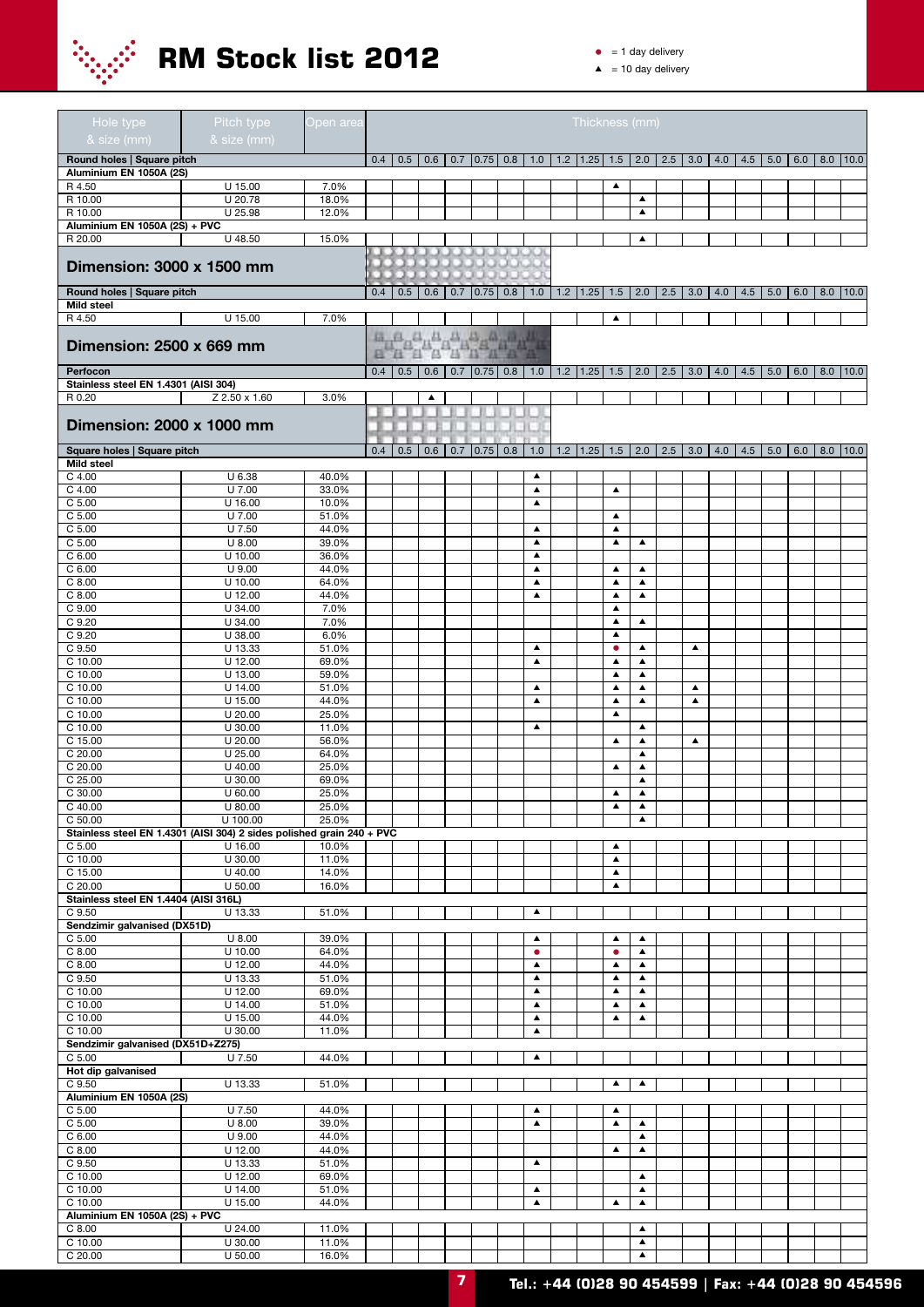

 $\bullet$  = 1 day delivery

| Hole type<br>& size (mm)                 | Pitch type<br>& size (mm)                                             | Open area      |     |             |                |                    |                                      | <u>Th</u> ickness (mm)   |                                      |                                       |     |                  |     |     |           |     |                    |
|------------------------------------------|-----------------------------------------------------------------------|----------------|-----|-------------|----------------|--------------------|--------------------------------------|--------------------------|--------------------------------------|---------------------------------------|-----|------------------|-----|-----|-----------|-----|--------------------|
| Square holes   Square pitch              |                                                                       |                | 0.4 | 0.5         | 0.6            | $0.7$ 0.75 0.8     | 1.0                                  | $1.2$   1.25   1.5       |                                      | $\begin{array}{c} 2.0 \\ \end{array}$ | 2.5 | 3.0              | 4.0 | 4.5 | 5.0       | 6.0 | $8.0$   10.0       |
| Aluminium EN 5754 (AlMg3)                |                                                                       |                |     |             |                |                    |                                      |                          |                                      |                                       |     |                  |     |     |           |     |                    |
| C 10.00                                  | U 15.00                                                               | 44.0%          |     |             |                |                    |                                      |                          |                                      | $\blacktriangle$                      |     |                  |     |     |           |     |                    |
| Stainless steel EN 1.4301 (AISI 304)     |                                                                       |                |     |             |                |                    |                                      |                          |                                      |                                       |     |                  |     |     |           |     |                    |
| C <sub>5.00</sub><br>C <sub>5.00</sub>   | U 7.50<br>$U$ 8.00                                                    | 44.0%<br>39.0% |     |             |                |                    | ▲<br>$\blacktriangle$                |                          | ▲<br>$\bullet$                       | ▲                                     |     |                  |     |     |           |     |                    |
| $C$ 8.00                                 | U 10.00                                                               | 64.0%          |     |             |                |                    | $\blacktriangle$                     |                          |                                      |                                       |     |                  |     |     |           |     |                    |
| $C$ 8.00                                 | $U$ 12.00                                                             | 44.0%          |     |             |                |                    | ▲                                    |                          | $\blacktriangle$                     | ▲                                     |     |                  |     |     |           |     |                    |
| $C$ 8.00                                 | U 24.00                                                               | 11.0%          |     |             |                |                    |                                      |                          | $\blacktriangle$                     |                                       |     |                  |     |     |           |     |                    |
| C 9.50                                   | U 13.33                                                               | 51.0%          |     |             |                |                    | $\blacktriangle$                     |                          | $\blacktriangle$                     | $\blacktriangle$                      |     | $\blacktriangle$ |     |     |           |     |                    |
| C 10.00                                  | $U$ 12.00                                                             | 69.0%          |     |             |                |                    | $\blacktriangle$                     |                          | $\blacktriangle$                     |                                       |     |                  |     |     |           |     |                    |
| C 10.00<br>C 10.00                       | U 14.00<br>U 15.00                                                    | 51.0%<br>44.0% |     |             |                |                    | $\blacktriangle$<br>$\blacktriangle$ |                          | $\blacktriangle$<br>$\bullet$        | ▲<br>$\blacktriangle$                 |     |                  |     |     |           |     |                    |
| C 15.00                                  | U 40.00                                                               | 14.0%          |     |             |                |                    |                                      |                          | ▲                                    |                                       |     |                  |     |     |           |     |                    |
| C 20.00                                  | U 50.00                                                               | 16.0%          |     |             |                |                    |                                      |                          | $\blacktriangle$                     |                                       |     |                  |     |     |           |     |                    |
|                                          | Stainless steel EN 1.4301 (AISI 304) 1 side polished grain 240 + PVC  |                |     |             |                |                    |                                      |                          |                                      |                                       |     |                  |     |     |           |     |                    |
| C <sub>5.00</sub>                        | $U$ 16.00                                                             | 10.0%          |     |             |                |                    |                                      |                          | ▲                                    |                                       |     |                  |     |     |           |     |                    |
| C 10.00                                  | U 30.00                                                               | 11.0%          |     |             |                |                    |                                      |                          | $\blacktriangle$                     |                                       |     |                  |     |     |           |     |                    |
|                                          |                                                                       |                |     |             |                |                    |                                      |                          |                                      |                                       |     |                  |     |     |           |     |                    |
| Dimension: 2500 x 1250 mm                |                                                                       |                |     |             |                |                    |                                      |                          |                                      |                                       |     |                  |     |     |           |     |                    |
| Square holes   Square pitch              |                                                                       |                | 0.4 | 0.5         | 0.6            | $0.7$   0.75   0.8 | 1.0                                  | $1.2$   1.25             | 1.5                                  | 2.0                                   | 2.5 | 3.0              | 4.0 | 4.5 | 5.0       | 6.0 | $8.0$   10.0       |
| <b>Mild steel</b>                        |                                                                       |                |     |             |                |                    |                                      |                          |                                      |                                       |     |                  |     |     |           |     |                    |
| C <sub>5.00</sub>                        | $U$ 16.00                                                             | 10.0%          |     |             |                |                    |                                      |                          | $\blacktriangle$                     |                                       |     |                  |     |     |           |     |                    |
| C <sub>5.00</sub>                        | $U$ 8.00                                                              | 39.0%          |     |             |                |                    | $\blacktriangle$                     |                          | $\blacktriangle$                     |                                       |     |                  |     |     |           |     |                    |
| $C$ 8.00                                 | U 10.00                                                               | 64.0%          |     |             |                |                    |                                      |                          | ▲                                    |                                       |     |                  |     |     |           |     |                    |
| $C$ 8.00<br>C <sub>9.00</sub>            | $U$ 12.00<br>U 34.00                                                  | 44.0%<br>7.0%  |     |             |                |                    |                                      |                          | $\blacktriangle$<br>$\blacktriangle$ | ▲                                     |     |                  |     |     |           |     |                    |
| C 9.50                                   | U 13.33                                                               | 51.0%          |     |             |                |                    | $\blacktriangle$                     |                          | $\blacktriangle$                     | ▲                                     |     | ▲                |     |     |           |     |                    |
| C 10.00                                  | $U$ 12.00                                                             | 69.0%          |     |             |                |                    |                                      |                          | $\blacktriangle$                     |                                       |     |                  |     |     |           |     |                    |
| C 10.00                                  | U 14.00                                                               | 51.0%          |     |             |                |                    | $\blacktriangle$                     |                          | $\blacktriangle$                     | ▲                                     |     |                  |     |     |           |     |                    |
| C 10.00                                  | U 15.00                                                               | 44.0%          |     |             |                |                    | $\blacktriangle$                     |                          | $\blacktriangle$                     | $\blacktriangle$                      |     |                  |     |     |           |     |                    |
| C 15.00                                  | U 20.00                                                               | 56.0%          |     |             |                |                    |                                      |                          | ▲                                    | ▲                                     |     |                  |     |     |           |     |                    |
| C 20.00                                  | U 25.00                                                               | 64.0%          |     |             |                |                    |                                      |                          |                                      | $\blacktriangle$<br>$\blacktriangle$  |     |                  |     |     |           |     |                    |
| C 20.00<br>C 25.00                       | U 50.00<br>U 30.00                                                    | 16.0%<br>69.0% |     |             |                |                    |                                      |                          |                                      | $\blacktriangle$                      |     |                  |     |     |           |     |                    |
| C 25.00                                  | U 35.00                                                               | 51.0%          |     |             |                |                    |                                      |                          |                                      | ▲                                     |     |                  |     |     |           |     |                    |
| C 25.00                                  | U 70.00                                                               | 13.0%          |     |             |                |                    |                                      |                          |                                      | $\blacktriangle$                      |     |                  |     |     |           |     |                    |
|                                          | Stainless steel EN 1.4301 (AISI 304) 2 sides polished grain 240 + PVC |                |     |             |                |                    |                                      |                          |                                      |                                       |     |                  |     |     |           |     |                    |
| C 10.00                                  | U 30.00                                                               | 11.0%          |     |             |                |                    |                                      |                          | $\blacktriangle$                     |                                       |     |                  |     |     |           |     |                    |
| Sendzimir galvanised (DX51D)             |                                                                       |                |     |             |                |                    |                                      |                          |                                      |                                       |     |                  |     |     |           |     |                    |
| C <sub>5.00</sub>                        | $U$ 8.00                                                              | 39.0%          |     |             |                |                    | $\blacktriangle$                     |                          | $\blacktriangle$                     |                                       |     |                  |     |     |           |     |                    |
| C 9.50<br>C 10.00                        | U 13.33<br>$U$ 12.00                                                  | 51.0%<br>69.0% |     |             |                |                    | $\blacktriangle$<br>$\blacktriangle$ |                          | $\blacktriangle$<br>$\blacktriangle$ | ▲                                     |     |                  |     |     |           |     |                    |
| C 10.00                                  | U 14.00                                                               | 51.0%          |     |             |                |                    | $\blacktriangle$                     |                          | $\blacktriangle$                     |                                       |     |                  |     |     |           |     |                    |
| C 10.00                                  | U 15.00                                                               | 44.0%          |     |             |                |                    | $\blacktriangle$                     |                          | $\blacktriangle$                     | $\blacktriangle$                      |     |                  |     |     |           |     |                    |
| Aluminium EN 1050A (2S)                  |                                                                       |                |     |             |                |                    |                                      |                          |                                      |                                       |     |                  |     |     |           |     |                    |
| $C$ 8.00                                 | $U$ 12.00                                                             | 44.0%          |     |             |                |                    |                                      |                          |                                      | ▲                                     |     |                  |     |     |           |     |                    |
| C 10.00                                  | U 15.00                                                               | 44.0%          |     |             |                |                    |                                      |                          | $\blacktriangle$                     | $\blacktriangle$                      |     |                  |     |     |           |     |                    |
| C 25.00<br>Aluminium EN 1050A (2S) + PVC | $U$ 30.00                                                             | 69.0%          |     |             |                |                    |                                      |                          |                                      | ▲                                     |     |                  |     |     |           |     |                    |
| C 15.00                                  | U 60.00                                                               | 6.0%           |     |             |                |                    |                                      |                          |                                      | ▲                                     |     |                  |     |     |           |     |                    |
| $C$ 20.00                                | $U$ 50.00                                                             | 16.0%          |     |             |                |                    |                                      |                          |                                      | $\blacktriangle$                      |     |                  |     |     |           |     |                    |
| C 25.00                                  | U 70.00                                                               | 13.0%          |     |             |                |                    |                                      |                          |                                      | ▲                                     |     |                  |     |     |           |     |                    |
| Aluminium EN 5754 (AlMg3)                |                                                                       |                |     |             |                |                    |                                      |                          |                                      |                                       |     |                  |     |     |           |     |                    |
| C <sub>5.00</sub>                        | $U$ 8.00                                                              | 39.0%          |     |             |                |                    |                                      |                          |                                      | $\blacktriangle$                      |     |                  |     |     |           |     |                    |
| Stainless steel EN 1.4301 (AISI 304)     |                                                                       |                |     |             |                |                    |                                      |                          |                                      |                                       |     |                  |     |     |           |     |                    |
| C <sub>5.00</sub><br>$C$ 8.00            | $U$ 8.00<br>$U$ 12.00                                                 | 39.0%<br>44.0% |     |             |                |                    |                                      |                          | $\blacktriangle$<br>$\blacktriangle$ |                                       |     |                  |     |     |           |     |                    |
| C 10.00                                  | $U$ 12.00                                                             | 69.0%          |     |             |                |                    |                                      |                          | $\blacktriangle$                     |                                       |     |                  |     |     |           |     |                    |
| $C$ 10.00                                | U 15.00                                                               | 44.0%          |     |             |                |                    |                                      |                          | ▲                                    | $\blacktriangle$                      |     |                  |     |     |           |     |                    |
|                                          | Stainless steel EN 1.4301 (AISI 304) 1 side polished grain 240 + PVC  |                |     |             |                |                    |                                      |                          |                                      |                                       |     |                  |     |     |           |     |                    |
| C 10.00                                  | U 30.00                                                               | 11.0%          |     |             |                |                    |                                      |                          | $\blacktriangle$                     |                                       |     |                  |     |     |           |     |                    |
| Dimension: 3000 x 1500 mm                |                                                                       |                |     |             | <b>CENTRAL</b> | .                  |                                      |                          |                                      |                                       |     |                  |     |     |           |     |                    |
| Square holes   Square pitch              |                                                                       |                |     | $0.4$   0.5 | 0.6            | $0.7$ 0.75 0.8     | 1.0                                  | $1.2$   1.25   1.5   2.0 |                                      |                                       |     | $2.5$ 3.0        | 4.0 |     | $4.5$ 5.0 |     | $6.0$   8.0   10.0 |
| <b>Mild steel</b>                        |                                                                       |                |     |             |                |                    |                                      |                          |                                      |                                       |     |                  |     |     |           |     |                    |
| C <sub>5.00</sub>                        | $U$ 8.00                                                              | 39.0%          |     |             |                |                    |                                      |                          | $\blacktriangle$                     |                                       |     |                  |     |     |           |     |                    |
| $C$ 8.00                                 | $U$ 12.00                                                             | 44.0%          |     |             |                |                    |                                      |                          | $\blacktriangle$                     | $\blacktriangle$                      |     |                  |     |     |           |     |                    |
| C 9.50                                   | U 13.33                                                               | 51.0%          |     |             |                |                    |                                      |                          | $\blacktriangle$                     |                                       |     | $\blacktriangle$ |     |     |           |     |                    |
| C 10.00                                  | U 15.00                                                               | 44.0%          |     |             |                |                    |                                      |                          | $\blacktriangle$                     | ▲<br>▲                                |     | $\blacktriangle$ |     |     |           |     |                    |
| C 15.00<br>Sendzimir galvanised (DX51D)  | U 20.00                                                               | 56.0%          |     |             |                |                    |                                      |                          |                                      |                                       |     |                  |     |     |           |     |                    |
| C 10.00                                  | U 15.00                                                               | 44.0%          |     |             |                |                    |                                      |                          | ▲                                    | $\blacktriangle$                      |     |                  |     |     |           |     |                    |
| Aluminium EN 1050A (2S)                  |                                                                       |                |     |             |                |                    |                                      |                          |                                      |                                       |     |                  |     |     |           |     |                    |
| C 10.00                                  | U 15.00                                                               | 44.0%          |     |             |                |                    |                                      |                          |                                      | ▲                                     |     |                  |     |     |           |     |                    |
| Aluminium EN 1050A (2S) + PVC            |                                                                       |                |     |             |                |                    |                                      |                          |                                      |                                       |     |                  |     |     |           |     |                    |
| C 10.00                                  | U 30.00                                                               | 11.0%          |     |             |                |                    |                                      |                          |                                      | $\blacktriangle$                      |     |                  |     |     |           |     |                    |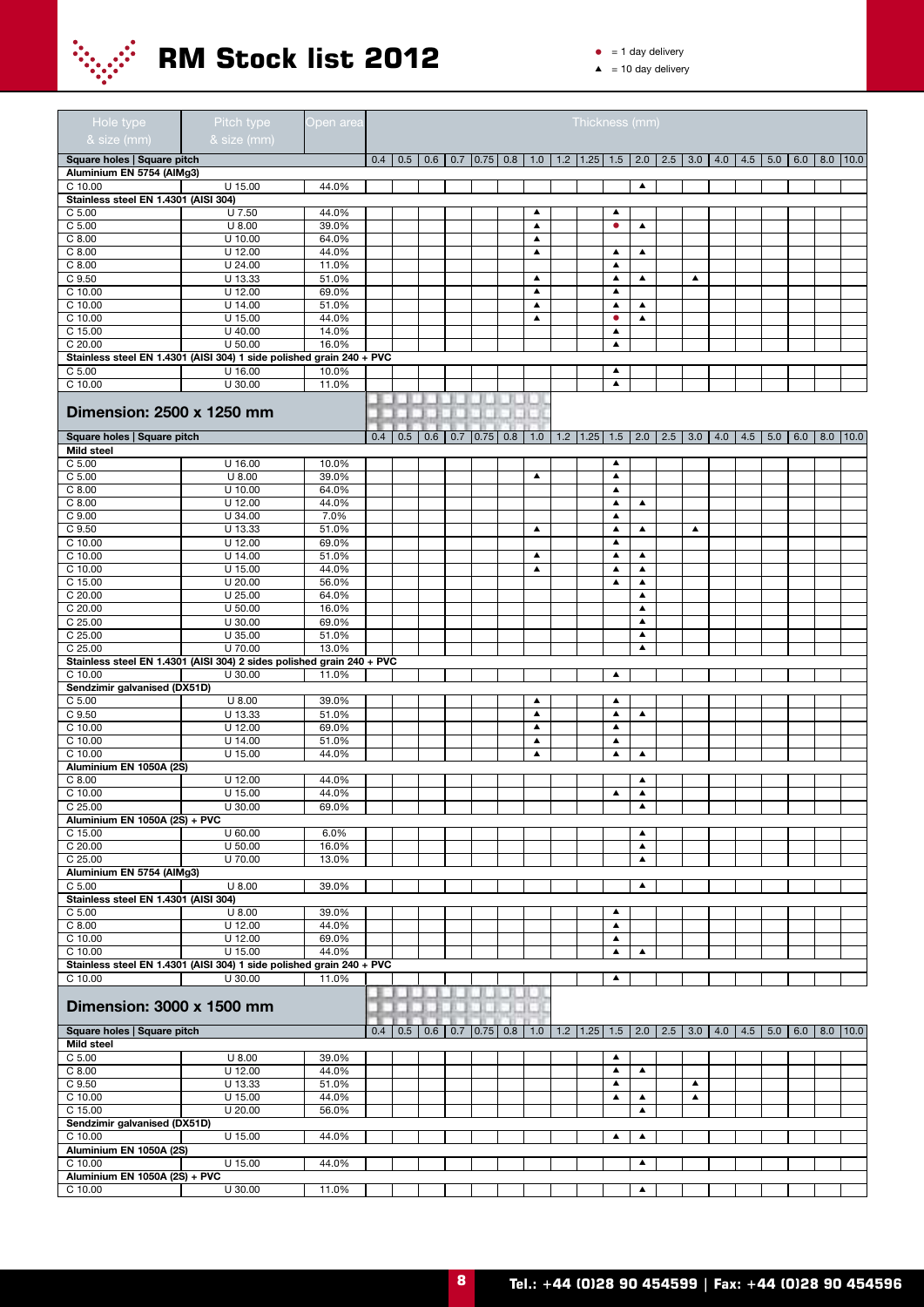

 $\bullet$  = 1 day delivery

| Hole type                                                | Pitch type                                    | Open area      |     |     |     |                    |                                      | Thickness (mm)                                                          |                  |                  |     |     |                  |     |           |             |                          |
|----------------------------------------------------------|-----------------------------------------------|----------------|-----|-----|-----|--------------------|--------------------------------------|-------------------------------------------------------------------------|------------------|------------------|-----|-----|------------------|-----|-----------|-------------|--------------------------|
| & size (mm)                                              | & size (mm)                                   |                |     |     |     |                    |                                      |                                                                         |                  |                  |     |     |                  |     |           |             |                          |
| Dimension: 2000 x 1000 mm                                |                                               |                |     |     |     |                    |                                      |                                                                         |                  |                  |     |     |                  |     |           |             |                          |
|                                                          |                                               |                |     |     |     |                    |                                      |                                                                         |                  |                  |     |     |                  |     |           |             |                          |
| Round end slots   Parallel pitch<br><b>Mild steel</b>    |                                               |                | 0.4 | 0.5 | 0.6 | $0.7$ 0.75 0.8     |                                      | $1.0$   1.2   1.25   1.5   2.0                                          |                  |                  | 2.5 |     | $3.0$   4.0      | 4.5 | 5.0       |             | $6.0$   8.0   10.0       |
| LR 1.50 x 20.00                                          | U 3.00 x 24.00                                | 41.0%          |     |     |     |                    | ▲                                    |                                                                         |                  |                  |     |     |                  |     |           |             |                          |
| LR 2.00 x 20.00                                          | U 4.00 x 24.00                                | 41.0%          |     |     |     |                    | $\blacktriangle$                     |                                                                         |                  |                  |     |     |                  |     |           |             |                          |
| LR 4.00 x 13.00                                          | U 8.00 x 18.00                                | 34.0%          |     |     |     |                    |                                      |                                                                         | ▲                |                  |     |     |                  |     |           |             |                          |
| LR 5.00 x 25.00                                          | U 8.00 x 32.00                                | 47.0%          |     |     |     |                    | $\blacktriangle$                     |                                                                         |                  |                  |     |     |                  |     |           |             |                          |
| Aluminium EN 5754 (AlMg3)<br>LR 3.00 x 20.00             | U 6.00 x 24.00                                | 40.0%          |     |     |     |                    | ▲                                    |                                                                         |                  |                  |     |     |                  |     |           |             |                          |
| Stainless steel EN 1.4301 (AISI 304)                     |                                               |                |     |     |     |                    |                                      |                                                                         |                  |                  |     |     |                  |     |           |             |                          |
| LR 2.00 x 20.00                                          | U 4.00 x 24.00                                | 41.0%          |     |     |     |                    | $\blacktriangle$                     |                                                                         |                  |                  |     |     |                  |     |           |             |                          |
| LR 3.00 x 20.00                                          | U 6.00 x 24.00                                | 40.0%          |     |     |     |                    |                                      |                                                                         | ▲                |                  |     |     |                  |     |           |             |                          |
| LR 5.00 x 25.00                                          | U 8.00 x 32.00                                | 47.0%          |     |     |     |                    |                                      |                                                                         | $\blacktriangle$ |                  |     |     |                  |     |           |             |                          |
| Dimension: 2000 x 1000 mm                                |                                               |                |     |     |     |                    |                                      |                                                                         |                  |                  |     |     |                  |     |           |             |                          |
| Round end slots   Staggered pitch                        |                                               |                | 0.4 | 0.5 | 0.6 | $0.7$ 0.75 0.8     | 1.0                                  | $1.2$   1.25   1.5   2.0                                                |                  |                  | 2.5 | 3.0 | 4.0              | 4.5 | 5.0   6.0 |             | $8.0$   10.0             |
| Mild steel                                               |                                               |                |     |     |     |                    |                                      |                                                                         |                  |                  |     |     |                  |     |           |             |                          |
| LR 1.00 x 20.00                                          | Z 6.32 x 24.00                                | 26.0%          |     |     |     |                    | $\blacktriangle$                     |                                                                         |                  |                  |     |     |                  |     |           |             |                          |
| LR 1.50 x 20.00                                          | Z 7.50 x 24.00                                | 33.0%          |     |     |     |                    | $\blacktriangle$                     |                                                                         |                  |                  |     |     |                  |     |           |             |                          |
| LR 2.00 x 20.00                                          | Z 8.88 x 24.00                                | 37.0%          |     |     |     |                    | $\blacktriangle$                     |                                                                         |                  |                  |     |     |                  |     |           |             |                          |
| LR 2.50 x 20.00                                          | Z 10.80 x 24.00                               | 38.0%          |     |     |     |                    | $\blacktriangle$                     |                                                                         |                  |                  |     |     |                  |     |           |             |                          |
| LR 3.00 x 20.00                                          | Z 12.00 x 24.00                               | 40.0%          |     |     |     |                    | ▲                                    |                                                                         |                  |                  |     |     |                  |     |           |             |                          |
| LR 4.00 x 20.00                                          | Z 16.00 x 24.00                               | 40.0%          |     |     |     |                    | $\blacktriangle$                     |                                                                         | ▲                |                  |     |     |                  |     |           |             |                          |
| Stainless steel EN 1.4404 (AISI 316L)<br>LR 2.00 x 20.00 | Z 8.88 x 24.00                                | 37.0%          |     |     |     |                    |                                      |                                                                         | ▲                |                  |     |     |                  |     |           |             |                          |
| Aluminium EN 5754 (AlMg3)                                |                                               |                |     |     |     |                    |                                      |                                                                         |                  |                  |     |     |                  |     |           |             |                          |
| LR 3.00 x 20.00                                          | Z 15.00 x 25.00                               | 31.0%          |     |     |     |                    |                                      |                                                                         | $\blacktriangle$ | $\blacktriangle$ |     |     |                  |     |           |             |                          |
| LR 4.00 x 20.00                                          | Z 16.00 x 25.00                               | 38.0%          |     |     |     |                    |                                      |                                                                         | $\blacktriangle$ |                  |     |     |                  |     |           |             |                          |
| LR 5.00 x 20.00                                          | Z 20.00 x 25.00                               | 40.0%          |     |     |     |                    |                                      |                                                                         | $\blacktriangle$ |                  |     |     |                  |     |           |             |                          |
| LR 5.00 x 25.00                                          | Z 24.00 x 32.00                               | 31.0%          |     |     |     |                    |                                      |                                                                         |                  | ▲                |     |     | ▲                |     |           |             |                          |
| LR 8.00 x 25.00<br>Stainless steel EN 1.4301 (AISI 304)  | Z 30.00 x 32.00                               | 42.0%          |     |     |     |                    |                                      |                                                                         |                  |                  |     |     | $\blacktriangle$ |     |           |             |                          |
| LR 1.00 x 10.00                                          | Z 7.00 x 14.00                                | 20.0%          |     |     |     |                    | ▲                                    |                                                                         |                  |                  |     |     |                  |     |           |             |                          |
| Dimension: 2000 x 1000 mm                                |                                               |                |     |     |     |                    |                                      |                                                                         |                  |                  |     |     |                  |     |           |             |                          |
| <b>Decorative patterns</b>                               |                                               |                | 0.4 | 0.5 | 0.6 | $0.7$ 0.75 0.8     | 1.0                                  | 1.2   1.25   1.5   2.0   2.5   3.0   4.0   4.5   5.0   6.0   8.0   10.0 |                  |                  |     |     |                  |     |           |             |                          |
| Mild steel                                               |                                               |                |     |     |     |                    |                                      |                                                                         |                  |                  |     |     |                  |     |           |             |                          |
| Cross 19D                                                | CPR 6.00 M 6.36                               | 49.0%          |     |     |     |                    | ▲                                    |                                                                         |                  |                  |     |     |                  |     |           |             |                          |
| Club 1-005                                               | CPR 9.75 M 10.61                              | 46.0%          |     |     |     |                    | $\blacktriangle$                     |                                                                         |                  |                  |     |     |                  |     |           |             |                          |
| Club Dec 2<br>Club 19C                                   | CPR 10.00 M 11.30<br>CPR 10.00 M 11.30        | 41.0%<br>49.0% |     |     |     |                    | $\blacktriangle$<br>$\blacktriangle$ |                                                                         |                  |                  |     |     |                  |     |           |             |                          |
| Club 1-020                                               | CPR 12.21 M 13.58                             | 47.0%          |     |     |     |                    | $\blacktriangle$                     |                                                                         | $\blacktriangle$ | $\blacktriangle$ |     |     |                  |     |           |             |                          |
| Club & Round 14D                                         | CPRR 3.50 x 6.00 M 6.36                       | 41.0%          |     |     |     |                    | ▲                                    |                                                                         |                  |                  |     |     |                  |     |           |             |                          |
| CPRR 5.00 x 11.00                                        | M 11.30                                       | 32.0%          |     |     |     |                    | ▲                                    |                                                                         |                  |                  |     |     |                  |     |           |             |                          |
| CPRR 5.00 x 9.75                                         | M 17.70                                       | 46.0%          |     |     |     |                    |                                      |                                                                         |                  |                  |     |     |                  |     |           |             |                          |
| Club & Round 9A                                          | CPRR 6.00 x 11.00 M                           | 46.0%          |     |     |     |                    | $\blacktriangle$                     |                                                                         |                  |                  |     |     |                  |     |           |             |                          |
| Club & Round 1-006<br>Cross 12E                          | CPRR 6.00 x 9.75 M 15.00<br>CPS 15.00 M 15.60 | 43.0%          |     |     |     |                    | $\blacktriangle$<br>$\blacktriangle$ |                                                                         |                  |                  |     |     |                  |     |           |             |                          |
| Star 2-000                                               | CPS 15.30 M 15.60                             | 45.0%<br>46.0% |     |     |     |                    | $\blacktriangle$                     |                                                                         | $\blacktriangle$ |                  |     |     |                  |     |           |             |                          |
| CPRR 5.00 x 11.00                                        | M 11.30                                       | 32.0%          |     |     |     |                    |                                      |                                                                         | ▲                |                  |     |     |                  |     |           |             |                          |
| Sendzimir galvanised (DX51D)                             |                                               |                |     |     |     |                    |                                      |                                                                         |                  |                  |     |     |                  |     |           |             |                          |
| Club 1-020                                               | CPR 12.21 M 13.58                             | 47.0%          |     |     |     |                    | ▲                                    |                                                                         |                  |                  |     |     |                  |     |           |             |                          |
| CPRR 5.00 x 11.00                                        | M 11.30                                       | 32.0%          |     |     |     |                    | ▲                                    |                                                                         |                  |                  |     |     |                  |     |           |             |                          |
| Dimension: 2500 x 1250 mm                                |                                               |                |     |     |     |                    |                                      |                                                                         |                  |                  |     |     |                  |     |           |             |                          |
| <b>Decorative patterns</b>                               |                                               |                | 0.4 | 0.5 | 0.6 | $0.7$ $0.75$ $0.8$ | 1.0                                  | 1.2   1.25   1.5   2.0   2.5                                            |                  |                  |     |     | $3.0 \mid 4.0$   | 4.5 |           |             | $5.0$   6.0   8.0   10.0 |
| Mild steel                                               |                                               |                |     |     |     |                    |                                      |                                                                         |                  |                  |     |     |                  |     |           |             |                          |
| Club 1-020                                               | CPR 12.21 M 13.58                             | 47.0%          |     |     |     |                    | $\blacktriangle$                     |                                                                         | $\blacktriangle$ |                  |     |     |                  |     |           |             |                          |
| Dimension: 2000 x 1000 mm                                |                                               |                |     |     |     |                    |                                      |                                                                         |                  |                  |     |     |                  |     |           |             |                          |
| <b>Special patterns</b><br>Mild steel                    |                                               |                | 0.4 | 0.5 | 0.6 | $0.7$ 0.75 0.8     | 1.0                                  | $1.2$   1.25   1.5   2.0                                                |                  |                  | 2.5 | 3.0 | 4.0              | 4.5 |           | $5.0$   6.0 | $8.0$   10.0             |
| Square Diagonal                                          | CD 7.50 M 11.50                               | 43.0%          |     |     |     |                    | $\blacktriangle$                     |                                                                         |                  |                  |     |     |                  |     |           |             |                          |
| H 11.00                                                  | T 14.00                                       | 64.0%          |     |     |     |                    |                                      |                                                                         | $\blacktriangle$ |                  |     |     |                  |     |           |             |                          |
| Deco Tresse Lattice                                      | DEC 10.00 M 18.00                             | 30.0%          |     |     |     |                    | $\blacktriangle$                     |                                                                         |                  |                  |     |     |                  |     |           |             |                          |
| Deco 45-000 Lattice                                      | DEC 10.50 M 18.50                             | 29.0%          |     |     |     |                    | $\blacktriangle$                     |                                                                         |                  |                  |     |     |                  |     |           |             |                          |
| Deco 46-000 Lattice                                      | DEC 34.5 x 48 Z 55x 55                        | 38.0%          |     |     |     |                    | $\blacktriangle$                     |                                                                         |                  |                  |     |     |                  |     |           |             |                          |
| <b>SPEC 3.00</b>                                         | <b>SPEC 7.00</b>                              | 0.0%           |     |     |     |                    | $\blacktriangle$                     |                                                                         |                  |                  |     |     |                  |     |           |             |                          |
| Anti Skid 4209-000<br>Square Diagonal                    | RAS 5.00 x 8.10 M 17.68<br>CD 15.00 M 30.00   | 20.0%<br>25.0% |     |     |     |                    |                                      |                                                                         | $\blacktriangle$ | $\blacktriangle$ |     |     |                  |     |           |             |                          |
| <b>SPEC 3.00</b>                                         | <b>SPEC 7.00</b>                              | 0.0%           |     |     |     |                    |                                      |                                                                         |                  | $\blacktriangle$ |     |     |                  |     |           |             |                          |
| RAS 8.50 x 10.00                                         | M 35.30                                       | 6.0%           |     |     |     |                    |                                      |                                                                         |                  |                  |     | ▲   |                  |     |           |             |                          |
| CEM 12.00 x 12.00                                        | $U$ 20.00                                     | 0.0%           |     |     |     |                    |                                      |                                                                         | $\blacktriangle$ | $\blacktriangle$ |     |     |                  |     |           |             |                          |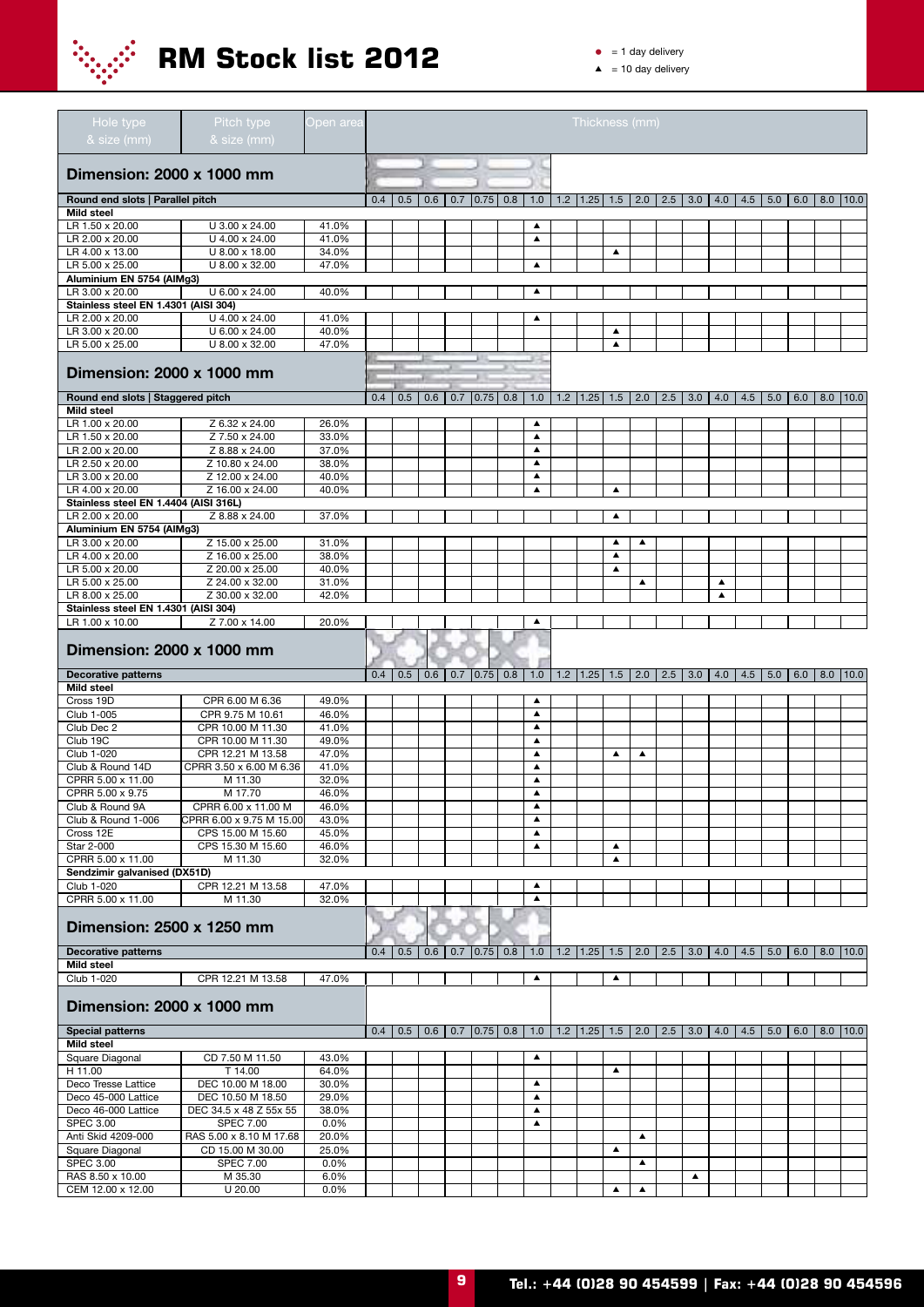

| Hole type                            | Pitch type                                                            | Open area |     |     |     |            |     |     |     | Thickness (mm) |                  |                  |                  |     |     |     |     |     |     |              |
|--------------------------------------|-----------------------------------------------------------------------|-----------|-----|-----|-----|------------|-----|-----|-----|----------------|------------------|------------------|------------------|-----|-----|-----|-----|-----|-----|--------------|
| & size (mm)                          | & size (mm)                                                           |           |     |     |     |            |     |     |     |                |                  |                  |                  |     |     |     |     |     |     |              |
| Embossed                             | LREM 9 x 26 Z 52 x 52                                                 | 0.0%      |     |     |     |            |     |     |     |                | ▲                | ▲                | ▲                | ▲   |     |     |     |     |     |              |
|                                      | Stainless steel EN 1.4301 (AISI 304) 2 sides polished grain 240 + PVC |           |     |     |     |            |     |     |     |                |                  |                  |                  |     |     |     |     |     |     |              |
| Square Diagonal                      | CD 15.00 M 30.00                                                      | 25.0%     |     |     |     |            |     |     |     |                | ▲                |                  |                  |     |     |     |     |     |     |              |
| Sendzimir galvanised (DX51D)         |                                                                       |           |     |     |     |            |     |     |     |                |                  |                  |                  |     |     |     |     |     |     |              |
| DEC 3.80 x 6.60                      | M 10.00                                                               | 22.0%     |     |     |     |            |     |     |     |                |                  | ▲                |                  |     |     |     |     |     |     |              |
| Anti Skid 4209-000                   | RAS 5.00 x 8.10 M 17.68                                               | 20.0%     |     |     |     |            |     |     |     |                |                  | ▲                |                  |     |     |     |     |     |     |              |
| Sendzimir galvanised (DX51D+Z275)    |                                                                       |           |     |     |     |            |     |     |     |                |                  |                  |                  |     |     |     |     |     |     |              |
| CEM 12.00 x 12.00                    | $U$ 20.00                                                             | 0.0%      |     |     |     |            |     |     |     |                |                  | ▲                |                  |     |     |     |     |     |     |              |
| LREM 9.00 x 26.00                    | Z 52.00 x 52.00                                                       | 0.0%      |     |     |     |            |     |     |     |                | ▲                | ▲                |                  |     |     |     |     |     |     |              |
| Aluminium EN 1050A (2S) + PVC        |                                                                       |           |     |     |     |            |     |     |     |                |                  |                  |                  |     |     |     |     |     |     |              |
| Square Diagonal                      | CD 15.00 M 30.00                                                      | 25.0%     |     |     |     |            |     |     |     |                |                  | ▲                |                  |     |     |     |     |     |     |              |
| Stainless steel EN 1.4301 (AISI 304) |                                                                       |           |     |     |     |            |     |     |     |                |                  |                  |                  |     |     |     |     |     |     |              |
| Square Diagonal                      | CD 15.00 M 30.00                                                      | 25.0%     |     |     |     |            |     |     |     |                | ▲                |                  |                  |     |     |     |     |     |     |              |
| Anti Skid 4209-000                   | RAS 5.00 x 8.10 M 17.68                                               | 20.0%     |     |     |     |            |     |     |     |                | ▲                |                  |                  |     |     |     |     |     |     |              |
| Embossed                             | LREM 9 x 26 Z 52 x 52                                                 | 0.0%      |     |     |     |            |     |     |     |                | ▲                |                  |                  |     |     |     |     |     |     |              |
| Dimension: 2015 x 1000 mm            |                                                                       |           |     |     |     |            |     |     |     |                |                  |                  |                  |     |     |     |     |     |     |              |
| <b>Special patterns</b>              |                                                                       |           | 0.4 | 0.5 | 0.6 | $0.7$ 0.75 | 0.8 | 1.0 | 1.2 | 1.25           | 1.5              | 2.0              | 2.5              | 3.0 | 4.0 | 4.5 | 5.0 | 6.0 | 8.0 | 10.0         |
| <b>Mild steel</b>                    |                                                                       |           |     |     |     |            |     |     |     |                |                  |                  |                  |     |     |     |     |     |     |              |
| RAS 11.00 x 10.00                    | M 36.36                                                               | 14.0%     |     |     |     |            |     |     |     |                |                  | ▲                |                  |     |     |     |     |     |     |              |
| Dimension: 2500 x 1250 mm            |                                                                       |           |     |     |     |            |     |     |     |                |                  |                  |                  |     |     |     |     |     |     |              |
| <b>Special patterns</b>              |                                                                       |           | 0.4 | 0.5 | 0.6 | $0.7$ 0.75 | 0.8 | 1.0 | 1.2 | 1.25           | 1.5              | 2.0              | 2.5              | 3.0 | 4.0 | 4.5 | 5.0 | 6.0 | 8.0 | 10.0         |
| <b>Mild steel</b>                    |                                                                       |           |     |     |     |            |     |     |     |                |                  |                  |                  |     |     |     |     |     |     |              |
| CEM 12.00 x 12.00                    | U 20.00                                                               | 0.0%      |     |     |     |            |     |     |     |                |                  | ▲                |                  |     |     |     |     |     |     |              |
| Embossed                             | LREM 9 x 26 Z 52 x 52                                                 | 0.0%      |     |     |     |            |     |     |     |                | $\blacktriangle$ | ▴                | $\blacktriangle$ | ▲   |     |     |     |     |     |              |
| Dimension: 3000 x 1500 mm            |                                                                       |           |     |     |     |            |     |     |     |                |                  |                  |                  |     |     |     |     |     |     |              |
| <b>Special patterns</b>              |                                                                       |           | 0.4 | 0.5 | 0.6 | $0.7$ 0.75 | 0.8 | 1.0 | 1.2 | 1.25           | 1.5              | 2.0              | 2.5              | 3.0 | 4.0 | 4.5 | 5.0 | 6.0 |     | $8.0$   10.0 |
| <b>Mild steel</b>                    |                                                                       |           |     |     |     |            |     |     |     |                |                  |                  |                  |     |     |     |     |     |     |              |
| RAS 8.50 x 10.00                     | M 35.30                                                               | 6.0%      |     |     |     |            |     |     |     |                |                  |                  |                  | ▲   |     |     |     |     |     |              |
| Embossed                             | LREM 9 x 26 Z 52 x 52                                                 | 0.0%      |     |     |     |            |     |     |     |                |                  | $\blacktriangle$ | $\blacktriangle$ | ▲   |     |     |     |     |     |              |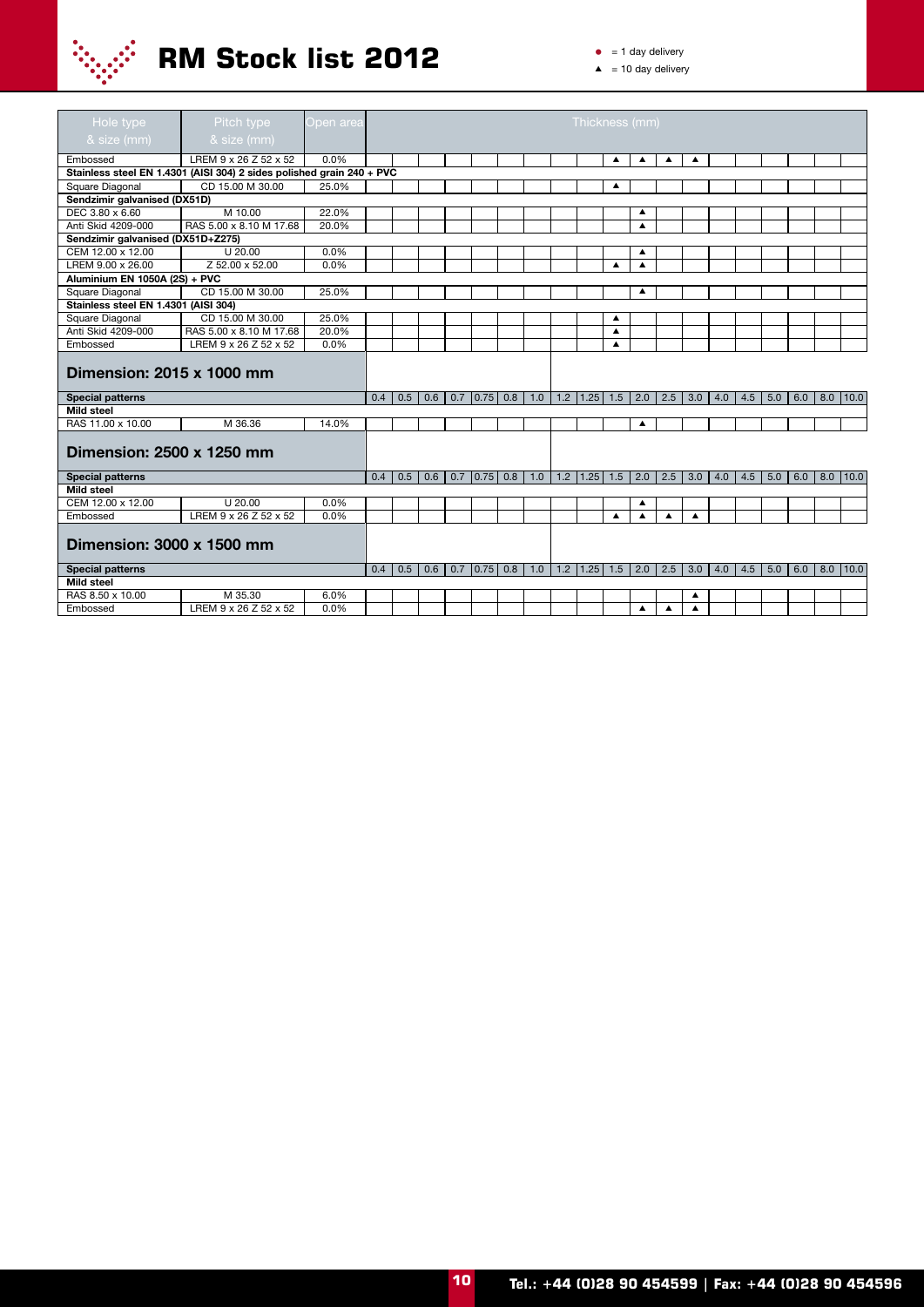#### **Description of perforated sheet**



**Hole form and arrangement**<br> **BMIG uses the international ISO norm 7806-1983(F) when describing hole shape and arrangement** 1 Length RMIG uses the international ISO norm 7806-1983(E) when describing hole shape and arrangement



ا¤ٍ

15

2 Width 3 Sheet thickness 4 Margins (long sides) 6 Hole size 9 Square pitch 11 Staggered parallel to width C 5 Z 15 x 20 14 End staggered parallel to length 15 Straight parallel to width 16 Straight parallel to length 17 Pitch 18 Row of holes 20 Slot hole width 21 Nose screen length 22 Nose screen width 5 Margins (short sides) 12 Staggered parallel to length 13 End staggered parallel to width

#### **Margins**



Perforated sheet without margins Perforated sheet with margins Perforated sheet with margins